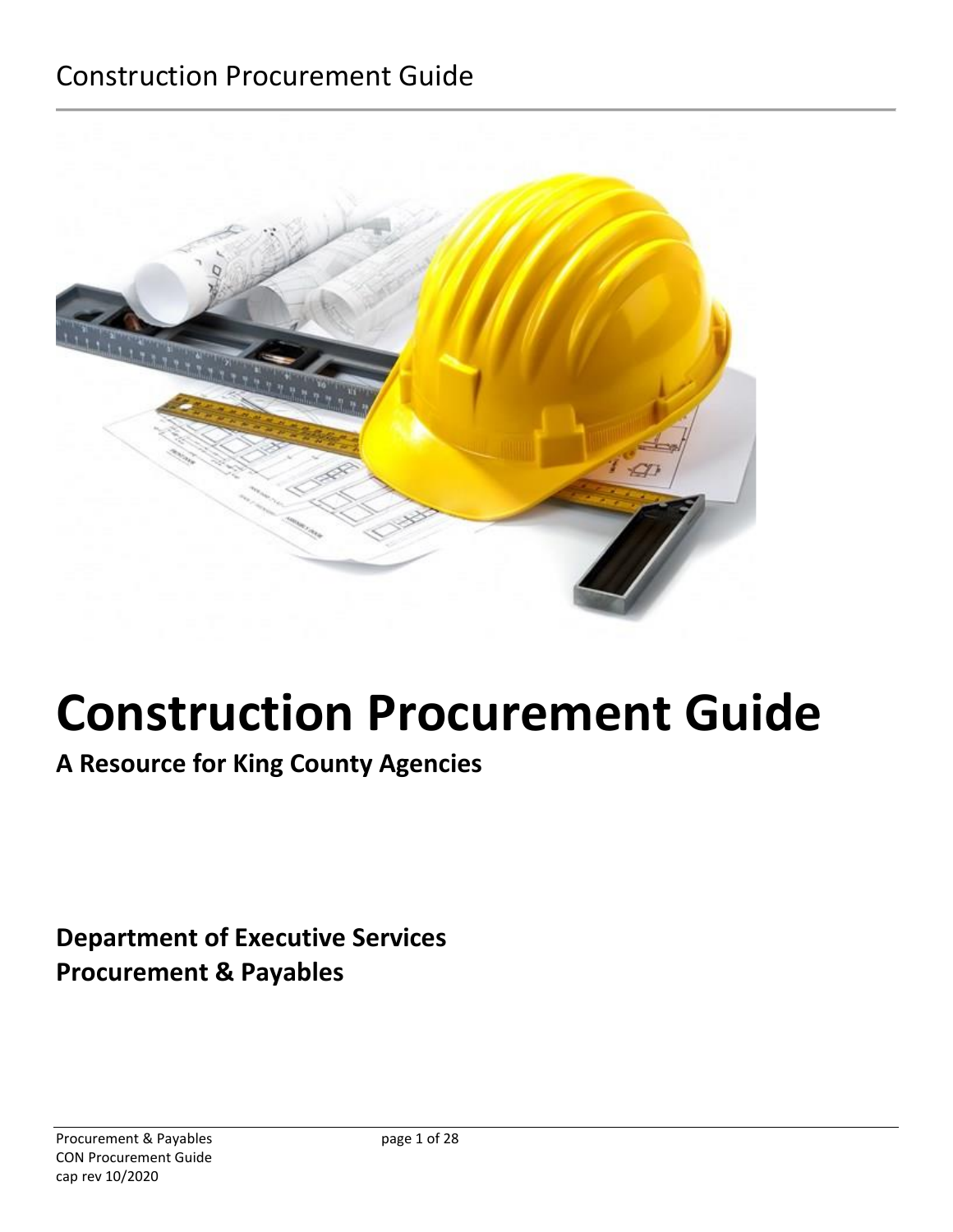### **Contents**

| 20 |
|----|
|    |
|    |
|    |
|    |
|    |
|    |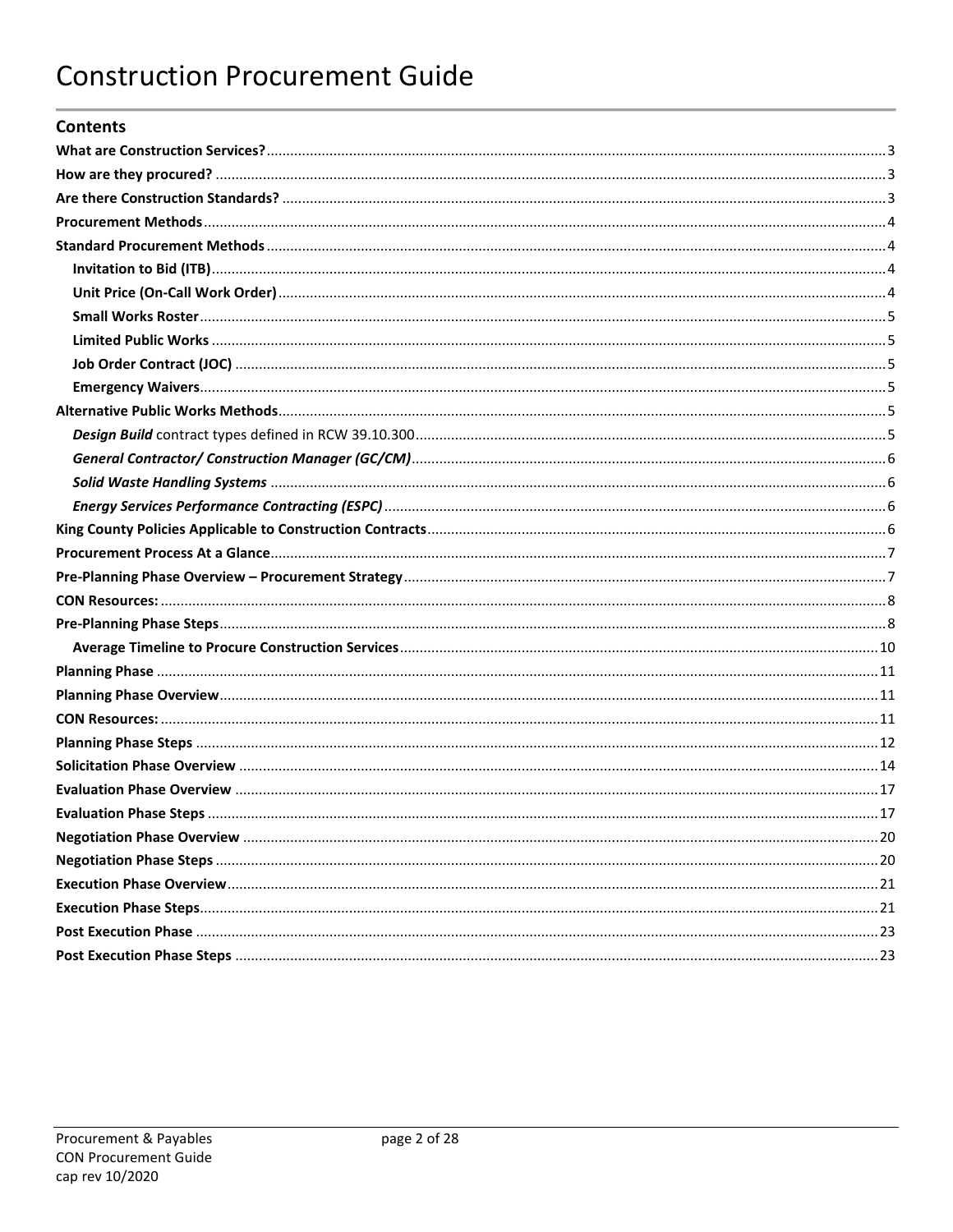# <span id="page-2-0"></span>**What are Construction Services?**

Construction Services are contracts involving "Public Work" which are defined by Revised Code of Washington (RCW) [39.04.010](https://apps.leg.wa.gov/rcw/default.aspx?cite=39.04.010) as: all work, construction, alteration, repair, or improvement other than ordinary maintenance, executed at the cost of the state or of any municipality, or which is by law a lien or charge on any property therein.

King County typically uses a Design Bid Build approach, one contract for professional services (for example, design or construction management), and one contract for construction, although alternative procurement methods exist and are discussed within this document (Design Build, GC/CM, Piggybacking, and Energy Services Performance Contracting ).

Washington Administrative Code ("WAC") [296-127-10](https://app.leg.wa.gov/wac/default.aspx?cite=296-127-010) further defines what is included in Public Works and what is considered Ordinary Maintenance and not required to be solicited through a Construction Services Public Works contract.

# <span id="page-2-1"></span>**How are they procured?**

Construction contracts are procured by Procurement and Payables Section ("P&P") in accordance with Federal, State, and local laws. Some projects are funded by grants from Federal, State, other agencies, or organizations. Specifically each grant will define procurement requirements that are typically used in conjunction with Stat[e RCW 39.04](https://app.leg.wa.gov/rcw/default.aspx?cite=39.04) Public Works, other [RCWs](http://apps.leg.wa.gov/rcw/supdefault.aspx), [County Codes,](http://www.kingcounty.gov/council/legislation/kc_code.aspx) [Executive](http://www.kingcounty.gov/operations/policies/masterlist.aspx#contracting) Policies and this Procurement Manual.

P&P establishes and administers the procurement process for Public Works contracts including guidelines, templates, and best practices for Implementing Agencies (IAs) to follow. P&P will collaborate with the IA to refine and compile bidding documents for advertisement. P&P will manage the solicitation, evaluation, negotiation and execution processes or until the County makes a decision regarding the outcome of the procurement.

There are two standard formats for construction contracts: 1) Construction Specifications Institute (CSI) Master Formatted specifications, and, 2) Washington State Department of Transportation (WSDOT). Project-specific contracts shall use EITHER CSI format OR WSDOT specification format. *Exception: Federally funded contracts shall use the required federal appropriate format specifications.* Plans and specifications shall be ready for advertisement when completing the Service Request for P&P services. IAs can submit a Request for Advice for an early review of plans and specifications, if desired.

CSI format contracts utilize a prescribed Division numbering system (Division 0-49 or Division 0-17). The majority of County construction contracts use this system because the specifications are organized and formatted for consistency within the construction industry. Check with your department for a master set of specifications.

# <span id="page-2-2"></span>**Are there Construction Standards?**

Construction procurements shall follow the IA PM or CM Manual and AEP specifications, drawings, and schedule. For more information, please visit the [Capital Project Management Work Group site,](https://kc1.sharepoint.com/sites/DNRP/projects/cpm/pages/pm-tools.aspx) or discuss with your supervising Engineer. Solicitations shall also follow Revised Code of Washington (RCW), Washington Administrative Code (WAC), King County Code (KCC) and Federal requirements as applicable and as specified by P&P.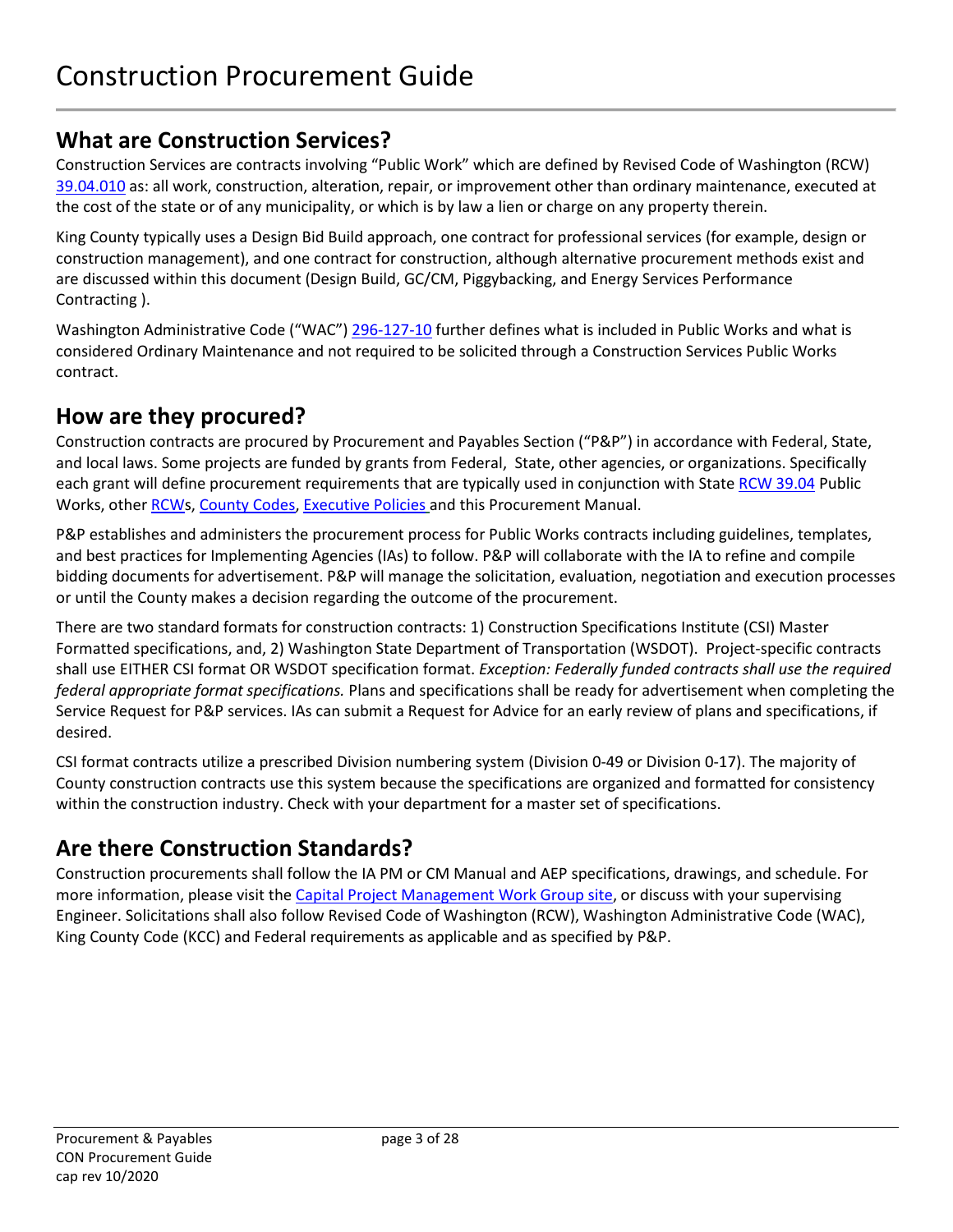# <span id="page-3-0"></span>**Procurement Methods**

There are multiple procurement options for Public Works contracts. More detailed descriptions are included in [Appendix](#page-24-0)  [A – Decision Matrix Details.](#page-24-0)

Federal Funding sources (i.e. grants) may dictate what Procurement Methods an IA may use in order to utilize the funds. IAs are required to provide the grant to P&P for review and incorporation of the appropriate supplemental federal terms and conditions.

tip If one dollar of federal funds is planned to be utilized on a project (not just a contract) then federal language typically must be used for all contracts which fall under that grant.

| \$ Amount         |        | <b>Limited Public</b><br><b>Works</b>                                                                            |                                                             | <b>Unit Price</b> |        | <b>Small Works</b><br>Roster |        | <b>Job Order</b><br>Contract |  | <b>Standard ITB</b> |
|-------------------|--------|------------------------------------------------------------------------------------------------------------------|-------------------------------------------------------------|-------------------|--------|------------------------------|--------|------------------------------|--|---------------------|
| $=$ or $<$ \$50K  |        |                                                                                                                  | ∗                                                           |                   | $\ast$ |                              | $\ast$ | ∗                            |  |                     |
| $=$ or < \$150K   |        |                                                                                                                  | $\ast$                                                      | $\ast$            | $\ast$ |                              | $\ast$ | $\ast$                       |  |                     |
| $+= or < $350K$   |        |                                                                                                                  |                                                             |                   |        |                              | $\ast$ | $\ast$                       |  |                     |
| $=$ or $<$ \$500K |        |                                                                                                                  |                                                             |                   |        |                              |        | $\ast$                       |  |                     |
| any value         |        |                                                                                                                  |                                                             |                   |        |                              |        |                              |  |                     |
|                   |        |                                                                                                                  | blue cells - federally funded                               |                   |        |                              |        |                              |  |                     |
|                   |        | Yellow cells - County funded                                                                                     |                                                             |                   |        |                              |        |                              |  |                     |
|                   | $\ast$ | blue cell w/asterisk - grant must be reviewed and verified solicitation process is an acceptable<br>use of funds |                                                             |                   |        |                              |        |                              |  |                     |
|                   | $\ast$ |                                                                                                                  | yellow cell w/asterisk - see CON 7-26 for additional limits |                   |        |                              |        |                              |  |                     |

# <span id="page-3-1"></span>**Standard Procurement Methods**

### <span id="page-3-2"></span>[Invitation to Bid](#page-24-1) (ITB)

A process through which bids are solicited through a public advertisement.

ITBs are firm fixed price contracts, awarded at the price submitted at the time of bid opening, to the lowest responsive and responsible bidder. Project-Specific Construction Contracts must have a complete and specific scope of work as documented by drawings/plans and specifications, and shall specify contractual required dates and substantial completion duration.

ITBs shall be solicited per [RCW 39.04.020](https://app.leg.wa.gov/RCW/default.aspx?cite=39.04.020) for not less than 13 days from the first advertisement date OR the duration stipulated per the federal grant requirements, if applicable. Advertisements shall contain at least the information as required by [RCW 36.32.245](https://app.leg.wa.gov/RCW/default.aspx?cite=36.32.245) and as stipulated per the federal grant requirements.

### <span id="page-3-3"></span>[Unit Price \(On-Call Work Order\)](#page-25-1)

Work Order contracts are typically used for performing small non-routine maintenance or repairs, and shall contain a Not-to-Exceed (NTE) contract price provision per [RCW 39.04.235.](https://app.leg.wa.gov/RCW/default.aspx?cite=39.04.235) Contracts shall be for specific types of work or discipline (e.g., mechanical, electrical, roofing, demolition, abatement, well decommissioning). Bidding shall be unit price amounts for labor rates, materials, equipment rates with markup percentages and/or fully burdened rates for specific tasks/units of work. The contract time for Work Order contracts is one year, or until the funds are expended, whichever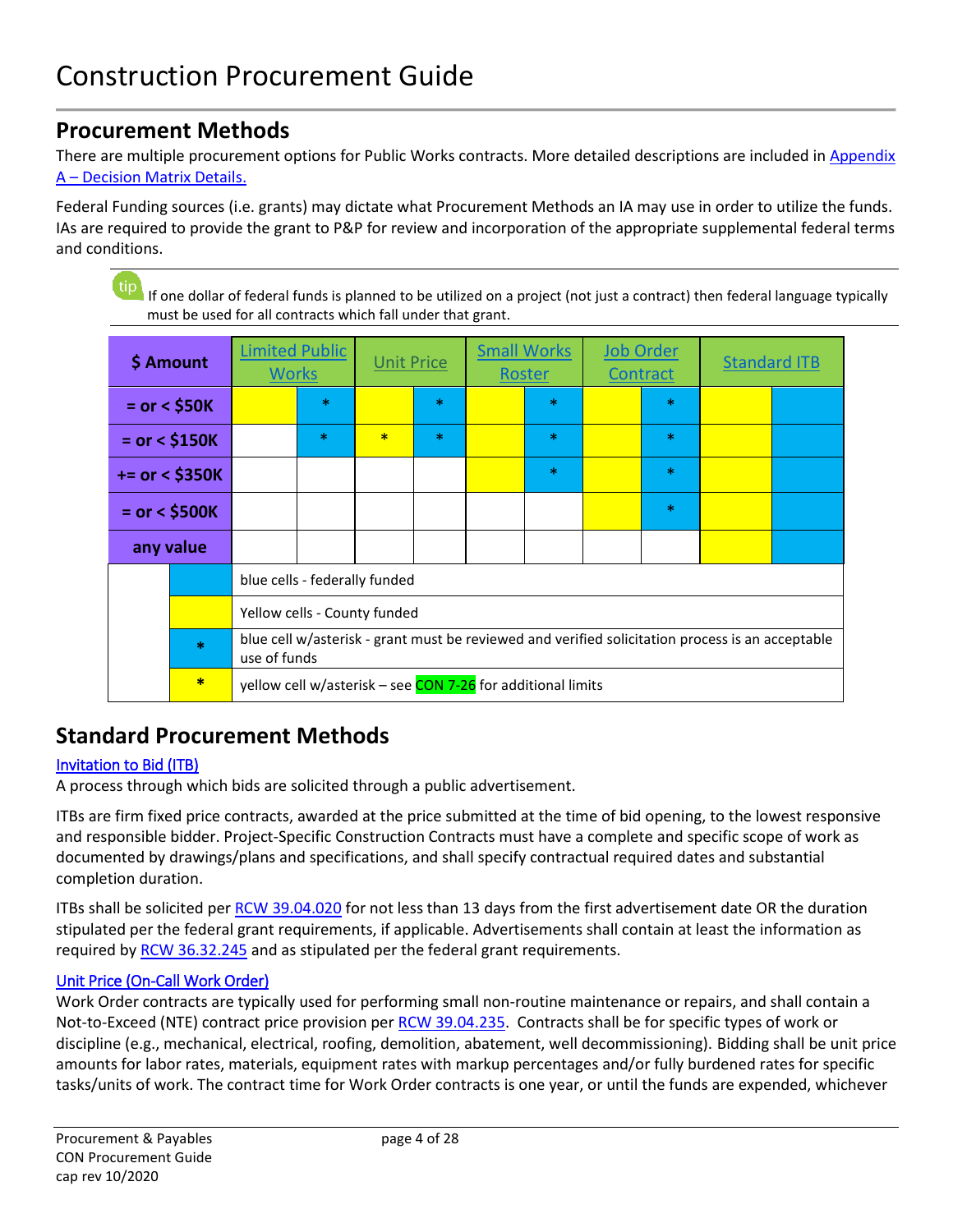occurs first. IAs may have an option to extend a contract using a Contract Modification for up to one additional year, or until the funds are expended, whichever occurs first.

Work Order (On-Call) Contracts shall contain a not-to-exceed (NTE) Total Price up to \$1,000,000 with no guaranteed minimum work issued to the contractor. Work Order Contracts with a maximum value greater than \$1,000,000 shall require justification submitted to and approved by the Procurement Supervisor, as well as a pro equity plan incorporating the increased participation of small businesses submitted to and approved by the BDCC Manager. No adjustment to the NTE shall be allowed after execution of the contract.

The maximum allowable price for an individual work is \$300,000.

For specific information on rules after execution, please review the P&P Contract Compliance Guide.

### <span id="page-4-0"></span>[Small Works Roster](#page-25-0)

Small Works Roster contracts are small contracts (under \$350K) which are solicited from a list of contractors registered for a particular NAICS code or codes. P&P shall actively solicit roster enrollment of small businesses, including Disadvantaged Business Enterprises in accordance with [RCW 39.04.155.](https://apps.leg.wa.gov/RCW/default.aspx?cite=39.04.155)

### <span id="page-4-1"></span>[Limited Public Works](#page-24-2)

Limited Public Works (LPW) contracts are micro contracts (under \$50K) which are solicited from a list of contractors registered for a particular NAICS code or codes In accordance wit[h RCW 39.04.155.](https://apps.leg.wa.gov/RCW/default.aspx?cite=39.04.155)

### <span id="page-4-2"></span>**[Job Order Contract \(JOC\)](#page-26-0)**

JOCs are large contracts (up to \$6M per year for 3 years) solicited in conjunction with a lead IA who takes responsibility for managing the contract following the execution.

Individual Job Orders cannot exceed \$500K pe[r RCW 39.10.450](https://app.leg.wa.gov/RCW/default.aspx?cite=39.10.450) are negotiated with the contractor and issued for the work.

### <span id="page-4-3"></span>**Emergenc[y Waivers](#page-27-0)**

Waivers are only available if the Executive declares an Emergency and provides a waiver of standard procurement processes. The waivers are obtained by the IA, however P&P can assist in drafting the memo to verify inclusion of appropriate language for the procurement needs.

# <span id="page-4-4"></span>**Alternative Public Works Methods**

In addition to the standard methods listed above, there are a number of nonstandard alternative procurement processes that P&P can provide. **All alternative procurement methods shall contain a maximum allowable price provision and a completion date for services provided, with the exception of Progressive DB.**

### *Design Build (DB) and General Contractor [/ Construction Manager \(GC/CM\)](#page-26-1)*

The County needs to acquire approval from the [Capital Projects Advisory Review Board \(CPARB\)](https://des.wa.gov/about/boards-committees/capital-projects-advisory-review-board) Project Review Committee (PRC) to use Progressive Design Build (PDB) or Design Build (DB) or General Construction Construction Manager (GCCM) qualifications based procurement methods. The IA typically hires a consultant or staff to provide the necessary experience to develop the PRC application and proposal documents. Following PRC approval, IA will collaborate with P&P to develop qualification and proposal documents. P&P has DRAFT boilerplate for DB procurements, however, time should be allowed to tailor for the specific type of DB type desired, and to acquire PRC approval. PDB, DB and GC/CM are multi phased procurements, based on qualifications and other factors, depending on the type of alternative procurement.

### <span id="page-4-5"></span>**[Design Build](#page-26-1)** contract types defined in [RCW 39.10.300](https://apps.leg.wa.gov/rCW/default.aspx?cite=39.10.300)

### *Progressive*

The design-builder is selected based on qualifications and cost factors, prior to submittal of a final design and firm cost proposal.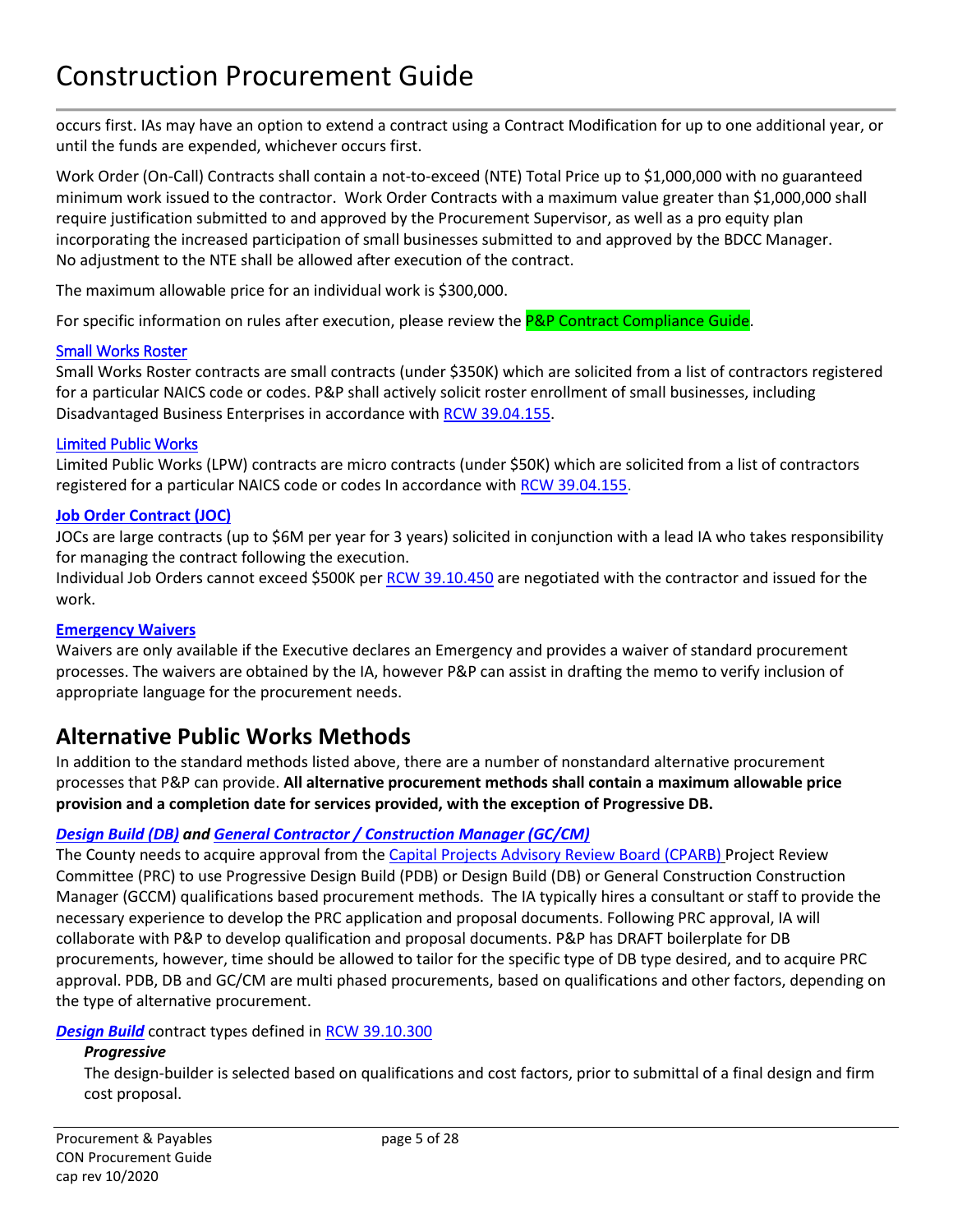### *Traditional*

The design-builder is selected based on qualifications, a design concept and a firm cost proposal.

### *Bridging*

The design-builder is selected based on qualifications, a management plan to implement the owner's design concept, and a firm cost proposal to complete the project.

### <span id="page-5-0"></span>*[General Contractor/ Construction Manager \(GC/CM\)](#page-27-1)*

"GC/CM" means a firm with which a public body has selected to provide services during the design phase, and negotiated a maximum allowable construction cost (MACC) to act as construction manager and general contractor during the construction phase.

### <span id="page-5-1"></span>*Solid Waste Handling Systems*

Solid Waste Disposal (SWD) Contracts with vendors for solid waste handling systems, plants, sites, or facilities and shall be planned and developed per [RCW 36.58.090](https://app.leg.wa.gov/rcw/default.aspx?cite=36.58&full=true#36.58.090) and in conjunction with P&P.

### <span id="page-5-2"></span>*[Energy Services Performance Contracting](#page-27-2) (ESPC)*

In general, Energy Services Performance Contracting is intended to leverage capital investments to achieve efficiencies, improve facilities, and yield carbon reductions. King County currently has an interagency agreement with WA State Department of Enterprise Services (DES) for **ESPC**. DES has competitively procured performance-based contracts per [RCW 39.35A](https://app.leg.wa.gov/RCW/default.aspx?cite=39.35A) for water conservation, solid waste reduction and energy equipment and services.

The IA submits an initial Request for Advice (RFA) to verify if this contracting method is appropriate to use. IA is to attach a memo reflecting the reason ESPC program is being utilized to the initial RFA.

IAs shall develop scope, proposal documents, and evaluation criteria, in collaboration with P&P, for the Investment Grade Audit. In addition IAs shall provide any other documentation required by P&P, BDCC, and Risk Management necessary to prepare the documents. Projects with a total construction cost estimate equal to or greater than \$5 million shall review with BDCC to determine if the use of the Master Community Workforce Agreement (MCWA) will apply.

Once ESPC contract method is approved, the IA will submit an RFA to Create Oracle Contract Agreement for the Investment Grade Audit (IGA) with Energy Services Company (ESCO) contractor. The IGA RFA shall include:

- ESPC contract number and title
- Formal documentation to reflect the amount requested (signed contract of funding authorization)

The IA will submit a second RFA to Create Oracle Contract Agreement for DES project management fees. Two separate Contract Purchase Agreements (CPA) are needed for payment. The DES RFA shall include formal documentation to reflect the amount requested (signed contract of funding authorization)

Once the IGA is complete, and the client agency chooses to move to the next phases (design and construction), an RFA for a Contract Change Order/Amendment shall be created to add additional funds to the initial IGA and DES CPAs.

*NOTE: Client agency shall maintain records, including a copy of the original Request for Qualifications (RFQ) from the State, a description of how energy savings performance contracting (ESPC) is done in Washington State per the guidelines, and all contractual project documents.*

# <span id="page-5-3"></span>**King County Policies Applicable to Construction Contracts**

CON 7-27 General Procurement establishes uniform guidance, encourages competition through open and transparent procurement, and ensures consistency, efficiency, and transparency of conducting business with third-party vendors.

CON 7-26 Construction Policy establishes uniform guidance for construction contracts, including Small Works Roster, Federally funded contracts (grant funds), change order amendment administration, project controls, and contract administration.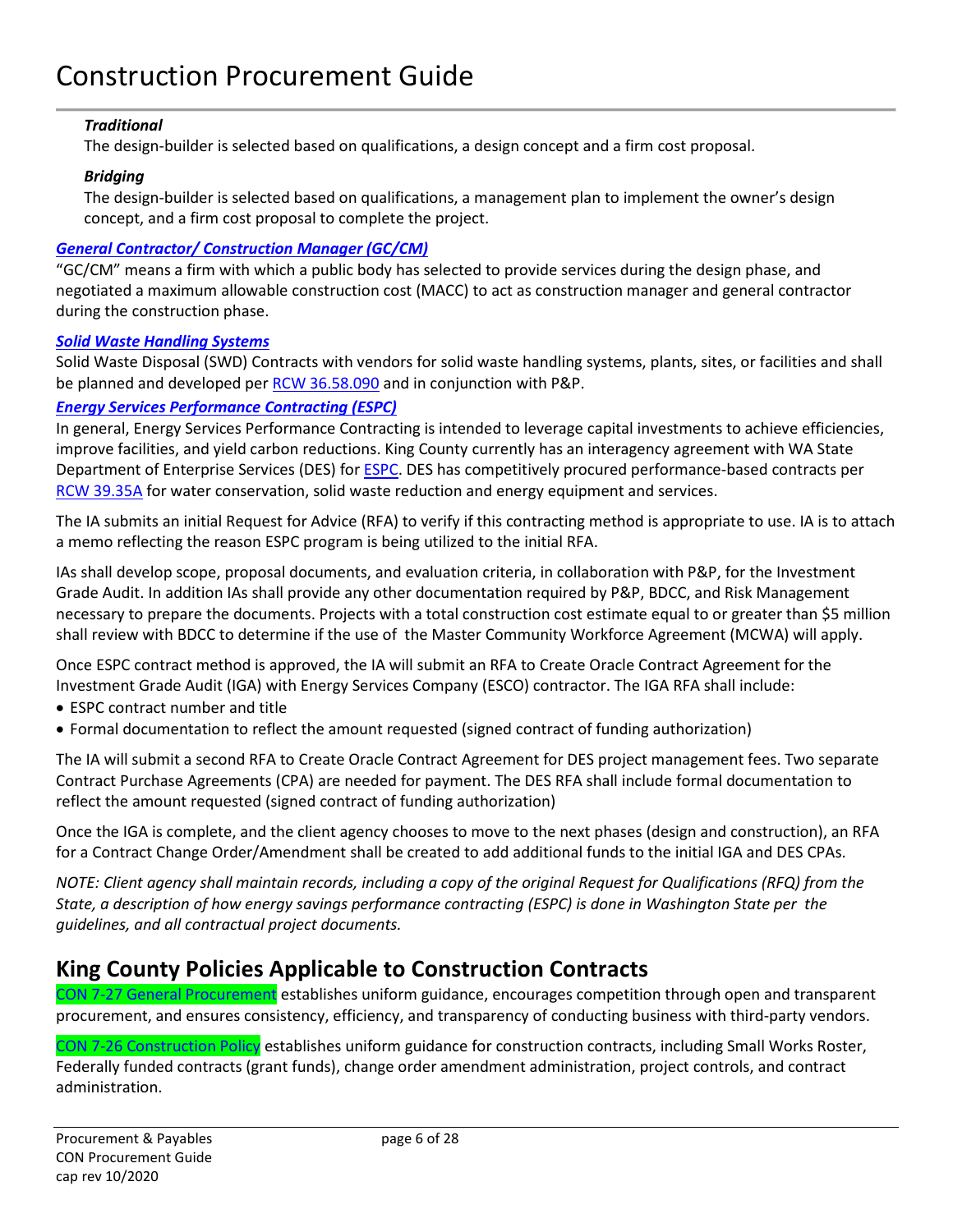# <span id="page-6-0"></span>**Procurement Process At a Glance**



# <span id="page-6-1"></span>**Pre-Planning Phase Overview – Procurement Strategy**



**Purpose**: The purpose of the pre-planning phase is to engage with Procurement & Payables (P&P) to develop a procurement strategy, including selection of the contract type and procurement method. P&P strongly encourages IA's to submit a Request For Advice (RFA) to engage with the P&P procurement team early to discuss options as development progresses. IA is responsible to develop plans and technical specifications for project development and bidding. Examples of proper specification listing of products is [here.](https://kc1.sharepoint.com/teams/FBOD/CC/constr/SiteAssets/HowToCON/Home/TMP-CON-WEB-Spec-GL-Product-Listing.pdf?csf=1&e=BSoddw) The pre-planning phase is an opportunity to collaborate and ensure the project and procurement are streamlined. It is critical for the IA to verify that the scope is complete for all work needed, because work not included in the original solicitation may not be added after execution, or it is considered "out of scope". During this phase, consider the options and variables when developing bidding documents for your specific project, which may include addressing the following:

- **Permits** Are all permits received OR will they be received before bid opening (added via addendum)?
- **Competition** Is there a concern with receiving only a few bids for this work? Does the scope of work likely entail higher insurance requirements? Will these insurance requirements limit proposers' ability to obtain insurance and discourage them from proposing?
- **Schedule** Does the funding source impose scheduling constraints? Is there a fish window? Does the contract need to be coordinated with other construction projects? Are there long lead times for material? Are Hazardous Materials surveys required?
- **Funding Sources**  Is the project grant funded? Does it need to include specific language to comply with grant requirements?
- $\checkmark$  **Contract Phasing** Should this be a single or multiple phased contract?
- $\checkmark$  Equity and Social Justice Are there specific [equity and social justice](https://kingcounty.gov/depts/dnrp/solid-waste/programs/green-building/county-green-building/equity-social-justice.aspx) goals you are trying to achieve with this contract?
- **Administrative Requirements**  Is the [Master Community Workforce Agreement \(MCWA\)](https://www.kingcounty.gov/depts/finance-business-operations/business-development-contract-compliance/programs/PriorityHire/CWA.aspx) required?
- $\checkmark$  **Sustainability** What is the best way to incorporate the sustainability requirements the Green Building [Ordinance](https://kingcounty.gov/%7E/media/depts/dnrp/solid-waste/green-building/documents/green-building-ordinance-2013.ashx?la=en) mandates?

**Estimated Duration**: Variable depending on complexity of the project. See more information on IA step 2 below.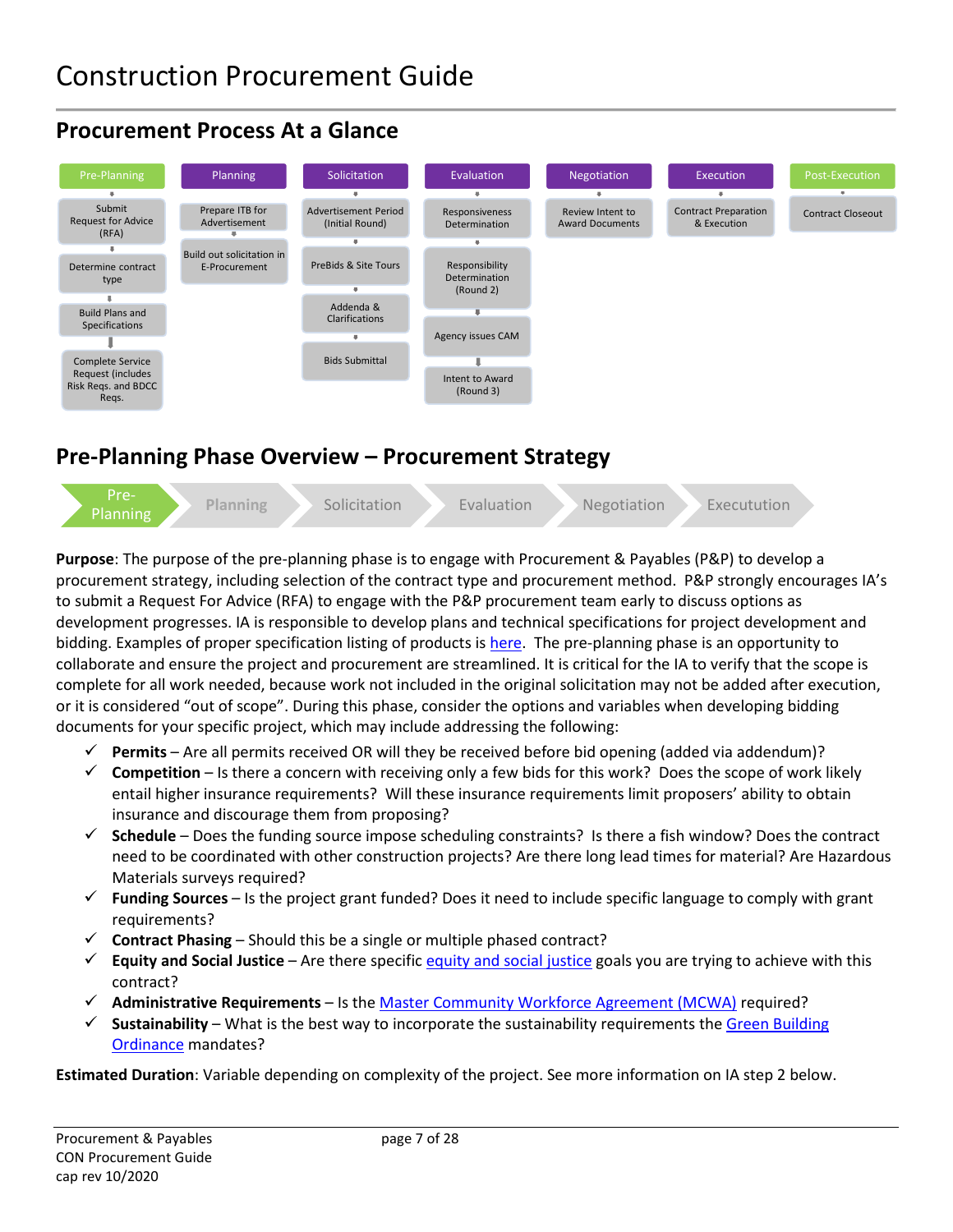### **Pre-Planning Phase Task Overview:**

| # | Tasks                                                                                            |                 |  |
|---|--------------------------------------------------------------------------------------------------|-----------------|--|
|   | Submits a Service Request (SR) Type 'Request for Advice (RFA)' to Procurement and Payables (P&P) |                 |  |
|   | Determine Contract Type                                                                          |                 |  |
|   | Draft Child SR and includes RFA information                                                      | PP <sub>1</sub> |  |
|   | Set up Team (Backup CS) based upon Contract Type                                                 | / PP,           |  |
|   | Assign SR to IA                                                                                  | PP,             |  |

# <span id="page-7-0"></span>**CON Resources:**

Visit [CON Collaboration](https://kc1.sharepoint.com/teams/FBOD/CC/constr/SitePages/Home.aspx) SharePoint site for Construction contracting resources

# <span id="page-7-1"></span>**Pre-Planning Phase Steps**

### **IA Step 1 – Submits a Service Request (SR) Type 'Request for Advice (RFA)' to Procurement and Payables (P&P)**

Engage with P&P early in your design process to discuss best option(s) contract type by submitting a [Request for Advice](https://kingcounty.gov/depts/finance-business-operations/procurement/for-government/service-requests.aspx)  – [Service Request.](https://kingcounty.gov/depts/finance-business-operations/procurement/for-government/service-requests.aspx)

1. Work with P&P CS to determine what procurement process will best suit your needs.

# **Next Step - Draft Child SR and includes RFA information**

- 1. Decide which type of contract will work for IA's specific project needs. Refer to [Procurement](#page-3-0)  [Methods](#page-3-0) listed above.
- 2. Set up Team (Backup CS, Risk, BDCC, etc.) within the SR based upon Contract Type
- 3. SR gets assigned to IA to complete all required details for building the solicitation.
- 4. Set up SharePoint site for IA to upload required SR documents.
	- o Invite any necessary IA team members

#### **IA Step 2 – Funding Source, Plans and Specifications, Permits, MCWA? Waivers? Escrow?**

#### **Funding Source**

Prior to initiating a procurement service request, the requesting IA shall ensure that adequate funds have been appropriated. IAs shall specify the source of contract funding for all contracts when initiating the Request for Advice.

### **Plans and Specifications**

IAs are responsible for all of the general requirements Division 1\* ,technical specifications Division 2 – 50, and Contract Drawings, while P&P is responsible for Division 0 Bidding requirements and contractual execution forms.

IAs shall provide plans, specifications, and engineer's estimate per [RCW 39.04.020.](https://app.leg.wa.gov/rcw/default.aspx?cite=39.04.020) In addition, IAs shall provide any other documentation required by P&P, BDCC, and Risk Management necessary to prepare the contract for solicitation.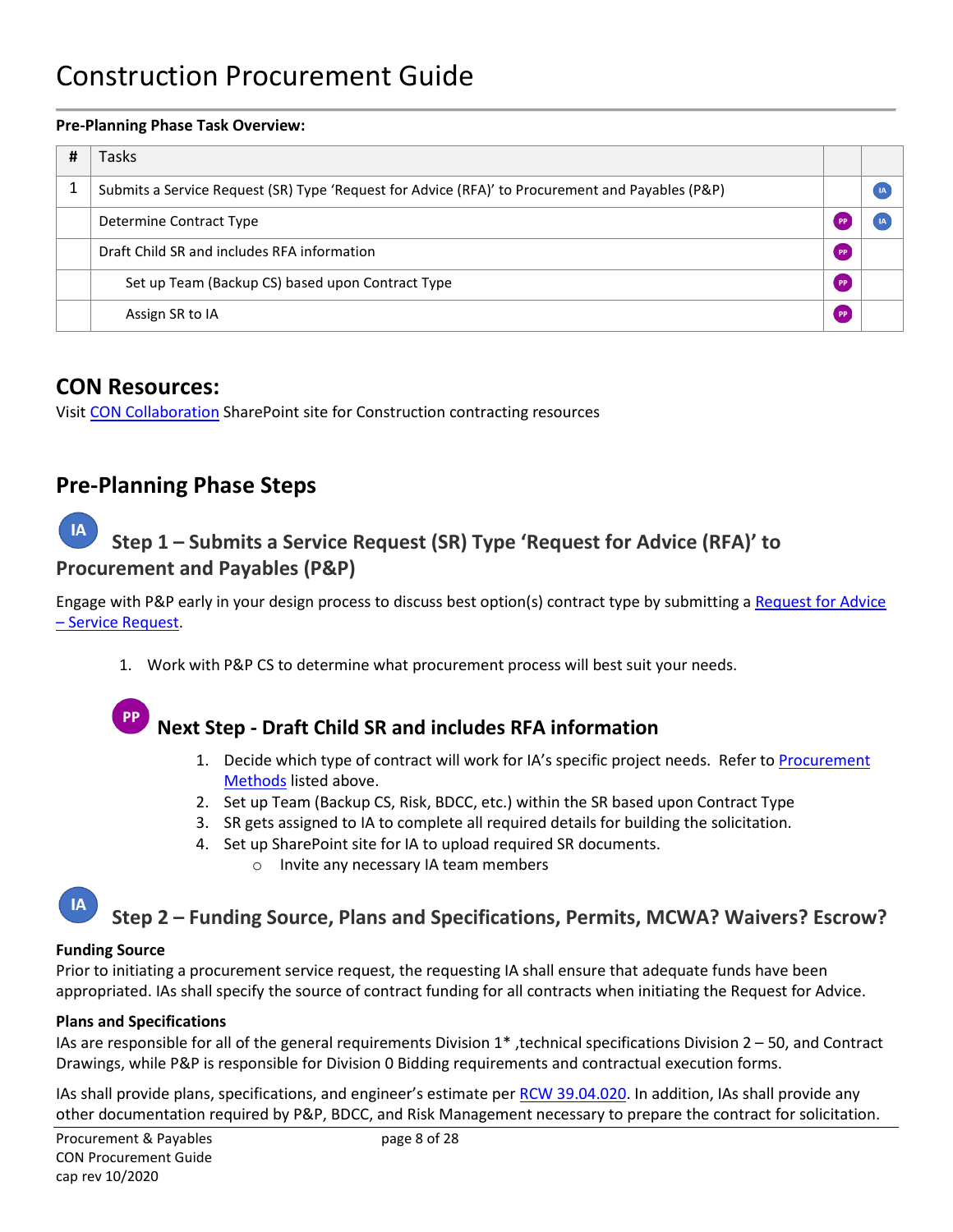Plans and specifications shall be ready for advertisement when completing the Service Request for P&P services. Early reviews of plans and specifications are available with a Request for Advice.

Plans and Specifications shall be clearly defined in advance for standard design-bid-build contracts and shall not contain requirements for additional engineering. Exceptions to this rule may include, but are not limited to: shop drawings, fire alarm systems, shoring (if not specified), engineered seismic bolts and brackets for equipment mounting, [per RCW](https://app.leg.wa.gov/rcw/default.aspx?cite=39.04.290)  [39.04.290.](https://app.leg.wa.gov/rcw/default.aspx?cite=39.04.290) Additional engineering inclusions would need to be reviewed by P&P and PAO on an individual basis.

*\*P&P maintains boilerplate for the following Division 1 sections: Measurement and Payment for Work Order (Unit Price) contracts, Labor Management Plan (for standard contracts over \$1,000,000) and Dispute Review Board (for very large contracts).* 

tip IAs can request assistance in the review and development of these Contract Documents.

### **Boilerplate**

P&P shall maintain the Division 0 boilerplate (or master templates) for CSI contracting method, which consists of the Bidding Requirements, Instructions to Bidders, Form of Bid, Bid Bond, Insurance, Performance & Payment Bond, Agreement, the General Terms and Conditions, and Supplemental Terms and Conditions, if necessary. The Construction Boilerplate for both CSI format and WSDOT format contracts can be reviewed [here.](https://kc1.sharepoint.com/teams/FBOD/CC/constr/Contracting%20Documents/Forms/AllItems.aspx?InitialTabId=Ribbon%2ELibrary&VisibilityContext=WSSTabPersistence)

P&P, with the assistance of King County Road Services Division ("Roads"), also maintains boilerplate for WSDOT Special Provisions and other sections which consists of the Invitation to Bid, Proposal, Bid Bond, Performance and Payment Bond, and Agreement. Special Provisions is managed by Roads, in collaboration with P&P and Federal Highway Administration (FHWA), for sections which affect the Special Provisions boilerplate.

When developing plans and/or specifications for Invitation to Bid (ITB), the IA shall choose either the CSI or WSDOT boilerplate depending on the work that needs to be done. The IA and/or consultants shall not mix or reference the CSI and WSDOT formats in their plans and/or specifications.

### **Permits and Easements**

If permit(s) and easements are available, the IA shall incorporate them into the specifications prior to advertisement. If permits and easements are not available prior to advertisement the IA shall provide P&P with a Memo, from IA's Director, authorizing P&P ,to advertise without permit(s).

If permits and easements are obtained during the bidding period, the IA shall provide them to P&P for inclusion into the bidding documents. If the IA is unable to provide the permits and easements prior to bid opening the IA shall provide P&P with a Memo, from IA's Director, authorizing P&P to open bids without permit(s) and easements.

If the IA is unable to obtain the permits and easements prior to the Award and/or Execution the IA shall provide P&P with a Memo, from IA's Director, authorizing P&P to execute without permit(s) and easements.

Alternative Public Works procurement methods such as Design Build, GCCM, or ESCO do not require fully complete plans and specifications.

### **Master Community Workforce Agreement**

IAs are also required to include [Master Community Workforce Agreement \(MCWA\)](https://www.kingcounty.gov/depts/finance-business-operations/business-development-contract-compliance/programs/PriorityHire/CWA.aspx) for all capital projects over \$5 million, unless otherwise approved in writing by BDCC . IAs must be familiar with the MCWA requirements to incorporate any applicable language into the division 1 specifications.

### **Escrow Bid Documentation**

Escrow bid Documentation shall be utilized for large (over \$10 million) contracts or complex contracts as approved by P&P. Escrow Bid Documentation shall be securely stored with P&P and only accessed per the Contract Documents.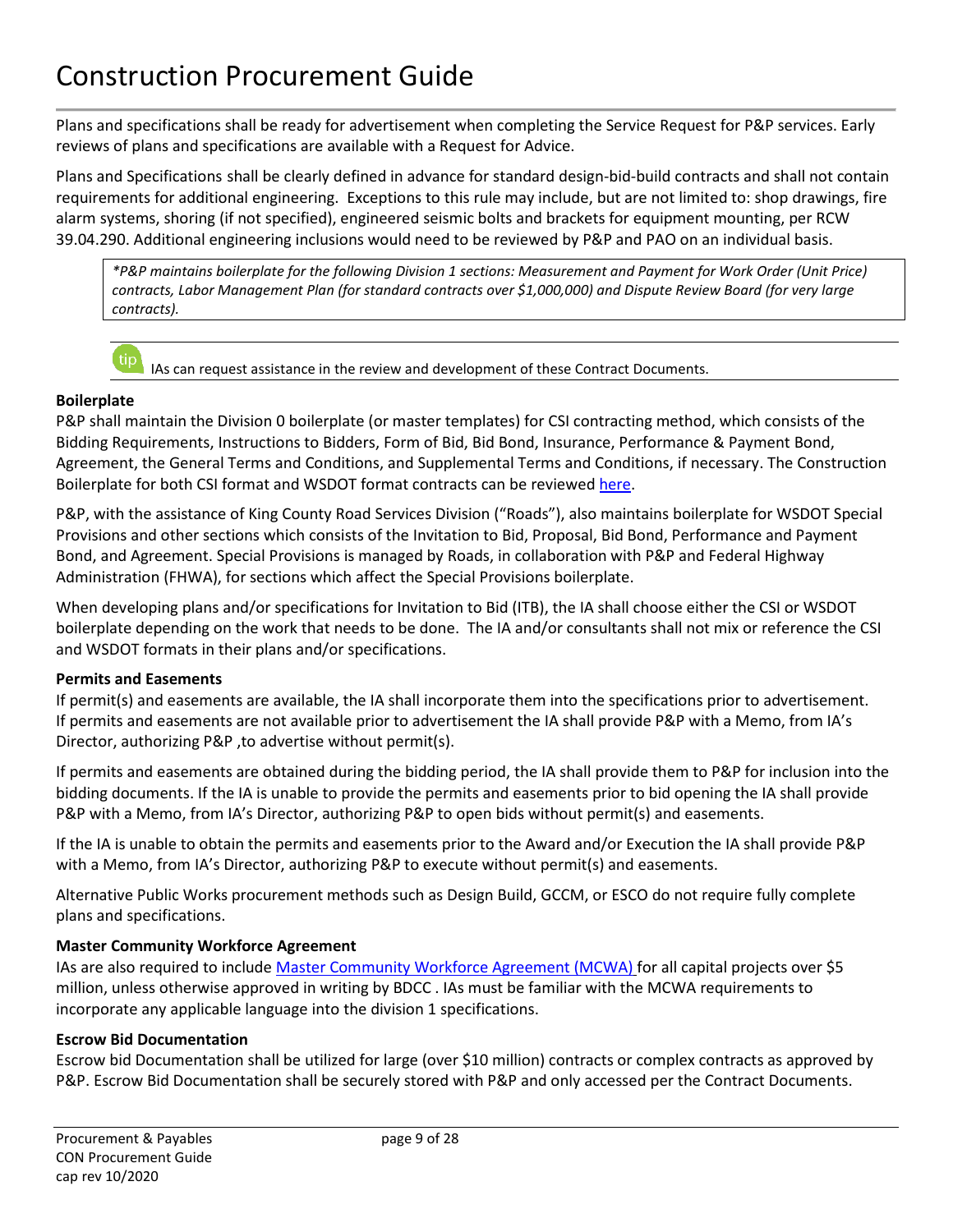### <span id="page-9-0"></span>**Average Timeline to Procure Construction Services**

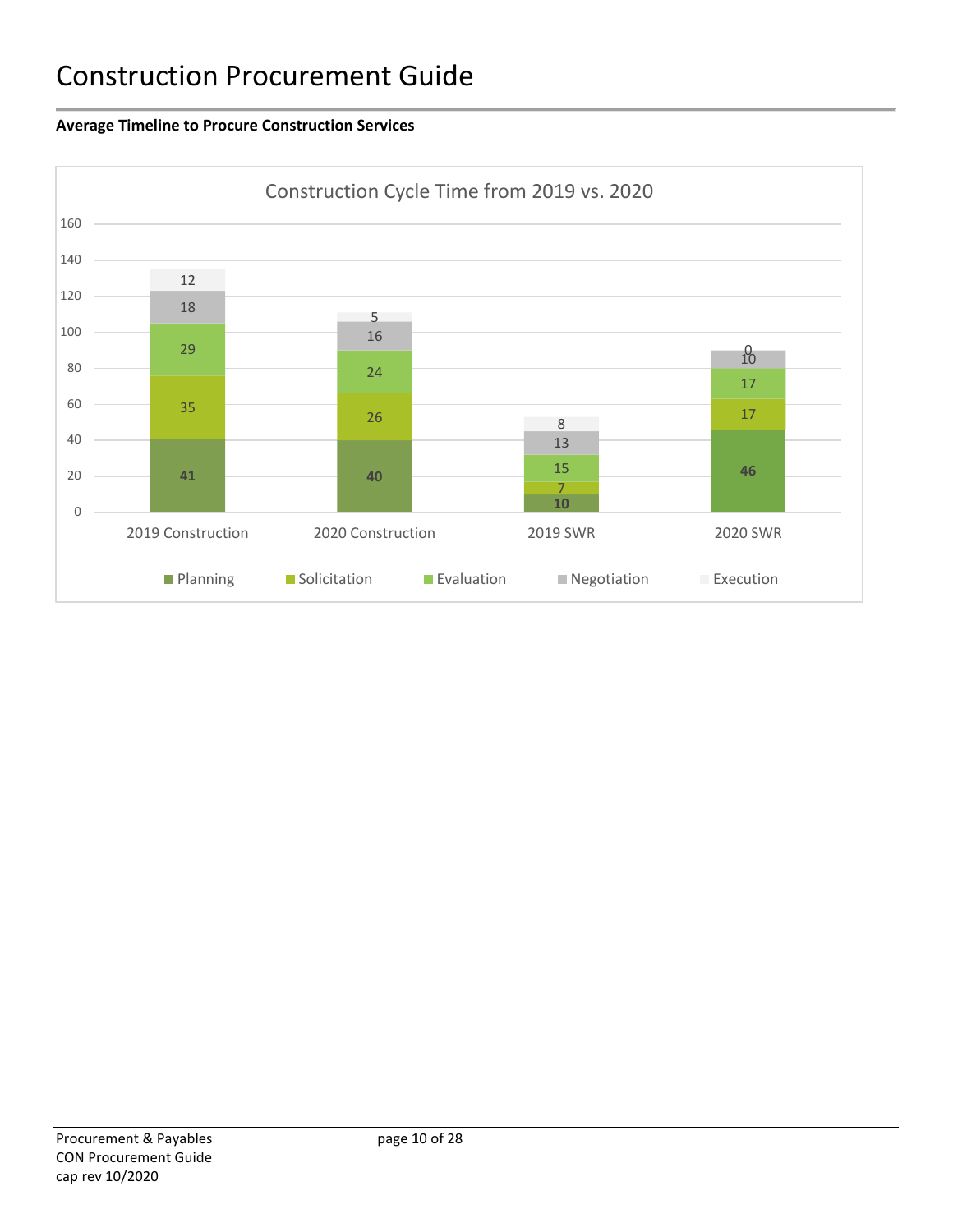# <span id="page-10-0"></span>**Planning Phase planning** solicitation evaluation negotiation execution

# <span id="page-10-1"></span>**Planning Phase Overview**

**Purpose:** The purpose of the planning phase is to prepare and develop clear, concise and equitable (ITB) solicitation documents, based upon the plans and specifications, for advertisement. P&P will collaborate with the IA to develop the detailed ITB bidding documents based upon the information submitted. P&P will negotiate a Procurement Schedule with the IA.

**Estimated Duration:** Based on 2019 & 2020 averages Advertised = 40 days & SWR = 28 days**.**

### **Planning Phase Task Overview:**

| # | Tasks                                                                                |    |                |
|---|--------------------------------------------------------------------------------------|----|----------------|
|   | Complete Service Request in E-Procurement                                            |    | $\overline{A}$ |
|   | Fill out the 'Work Item' list for BDCC subcontracting and apprenticeship information |    | -IA            |
|   | Attach all required documents in the SR                                              |    |                |
|   | Change Status of SR to 'Completed'                                                   |    | -IA            |
|   | Review SR for accuracy and ready for development                                     | PP |                |
|   | Download attachments to SharePoint and review                                        | PP |                |
| 2 | Negotiate Procurement Schedule                                                       |    | -IA            |
|   | Compile ITB documents                                                                | PP |                |
|   | Build solicitation in E-Procurement                                                  | PP |                |

# <span id="page-10-2"></span>**CON Resources:**

Visit the [Construction Collaboration](https://kc1.sharepoint.com/teams/FBOD/CC/constr/SitePages/Home.aspx) SharePoint site for Construction contracting resources.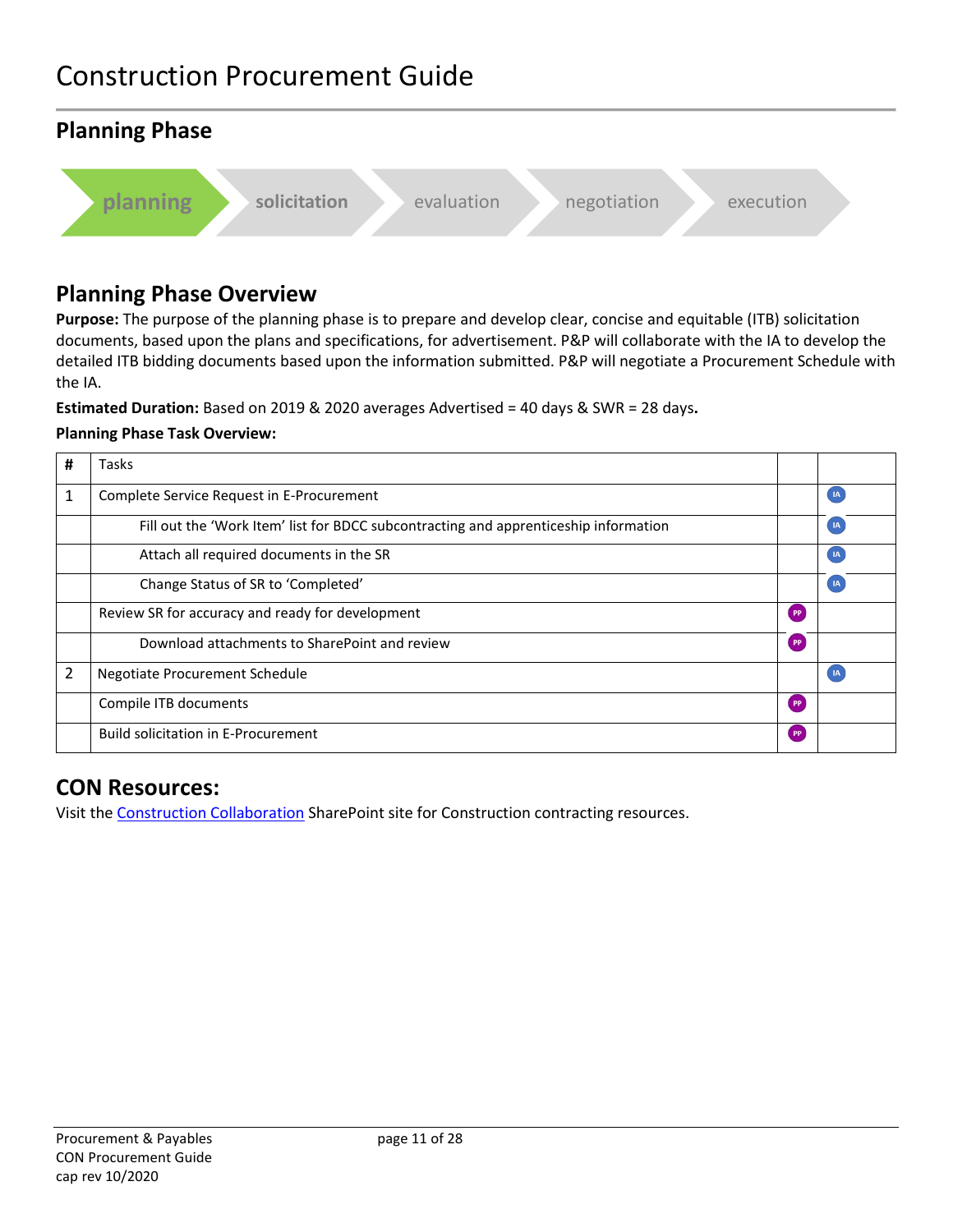# <span id="page-11-0"></span>**Planning Phase Steps**

#### $IA$ **Step 1 – Complete Service Request in E-Procurement**

Login to the E-Procurement [Service Request system,](https://login-epvh-saasfaprod1.fa.ocs.oraclecloud.com/oam/server/obrareq.cgi?encquery%3D88zh7JvsrhlXrPK1eypzs6r0jrGLFwOxNEDx8ar7nUQekv1GKxJpn4q5ix3UeRgbWZW2E6Qdb4g5LUAGYiuC6FPWLzEvtnHnEGEU4VC%2BwznF1Qnmxvaq7IoCZNAKZjS49ZwdGBePbe32CsCC9u7CagDamH2MVOnS3NuThQBhAFbuj5whjJFGfJWFGdWjt7mWgYcDzjOd2wfsWlE4iCHhk%2Bm1oYNWQ3SZwWmzCSdVGr972onPhHteX%2FIL655tXpXNixx4yLlhXAQaBLfecOvp9Si32lNMc7c4fCZ74qgaglRp%2B6oRVt2YBhcu%2BMF9DUODGjZthy4K6AbmmwC2QBoZrZlpQ74ARQ8t%2B4nZ4kmbj0gl3%2FkU5pS2o5yJctorqzMdfxWOMlNsyDBLW4ZY9JlfCIa30kTLLgo8nLqEsBrUO1j4aOk%2BazH7eAc6%2BGtwZ1DmA%2Fv5iJA2CRaof%2BHwfHpyZ6hnKCoZz7pxIoIxh5r5ZgF%2BK4vPZM%2BK3mdRQHB79A7Zu2gtHvtvI4HFeFjSYWCeOQ%3D%3D%20agentid%3DOraFusionApp_11AG%20ver%3D1%20crmethod%3D2%26cksum%3D666cdbe24c56bf55ade53c3ed40fee11298d5d2f&ECID-Context=1.005hlWdN_7gFS8SLqE_AiY00055j0001Qe%3BkXjE) you will receive a Bell Notification when SR has been assigned to you from the CS.

- Complete all required SR fields and tabs and attach a Scope of Work.
	- o Fields in E-Procurement Service Request now incorporate the Insurance Requirements Form.
- Complete the Work Item tab incorporates BDCCs Subcontracting Opportunities and Apprenticeship Workbook.

**NOTE:** Add any information that may affect the ability to use apprentices, such as confined space work or security clearance (background checks). In addition please include a summary scope of work, this helps BDCC make a more accurate determination for the use of Certified Businesses (Small Contractors and Suppliers [SCS], Small Business Enterprise [SBE], Disadvantaged Business Enterprise [DBE], Minority Business Enterprise [MBE], etc.) or apprentices. Ensure that work is broken out by trade or craft (eg: electricians). List the number of labor hours for each trade. The individual trades/scopes of work must add up to the contract dollar amount identified for the project.

### **Required SharePoint Uploads**

- 1. Specifications, with table of contents (in Word format) Clic[k here](https://kc1.sharepoint.com/teams/FBOD/CC/constr/SiteAssets/HowToCON/Home/TMP-CON-WEB-Spec-GL-Product-Listing.pdf?csf=1&e=98bfe7bc2e1142d59a4be2382e84af17) for guidelines on preparing plans and specifications.
- 2. Drawings (Not required for work orders) in unlocked PDFs.
- 3. Supplemental Bidder Responsibilities 00 45 13 draft (qualifications) If supplemental responsibility criteria is desired, provide draft criteria draft can be found [here.](https://kc1.sharepoint.com/teams/FBOD/CC/constr/Contracting%20Documents/Forms/AllItems.aspx)
- 4. Bid Schedule draft Provide draft bid schedule (bid form/00 40 00/proposal form) including bid items and quantities, in Excel with template that can be foun[d here.](https://kc1.sharepoint.com/teams/FBOD/CC/constr/Contracting%20Documents/Forms/AllItems.aspx)
- 5. Engineer's Estimate Provide estimate detailing bid items and quantities, Engineer's Estimate should align with the Bid Schedule provided, and the measurement and payment section.
- 6. Permits & Easements are included with specifications
- 7. Liquidated Damages (if applicable)

If LDs are included in specifications, provide justification of LD amounts. They are *not required on all contracts.* If IA wants to utilize LDs in 00 72 00 for Key Personnel and/or Subcontractors approved during the Qualification process you must also provide LD justification for those as well.

# **Next Steps: Review SR for accuracy and ready for development**

- 1. Contract Specialist (CS) will review all required attachments for completeness and accuracy.
	- **If the SR and attachments are complete**, the CS will contact the IA to discuss procurement strategy and establish a procurement schedule.
	- **If the SR and attachments are incomplete**, CS will notify the IA of the missing information or corrections and the IA will be asked to provide updated documentation.
- 2. CS will review the ITB package in detail, verifying all documentation is complete.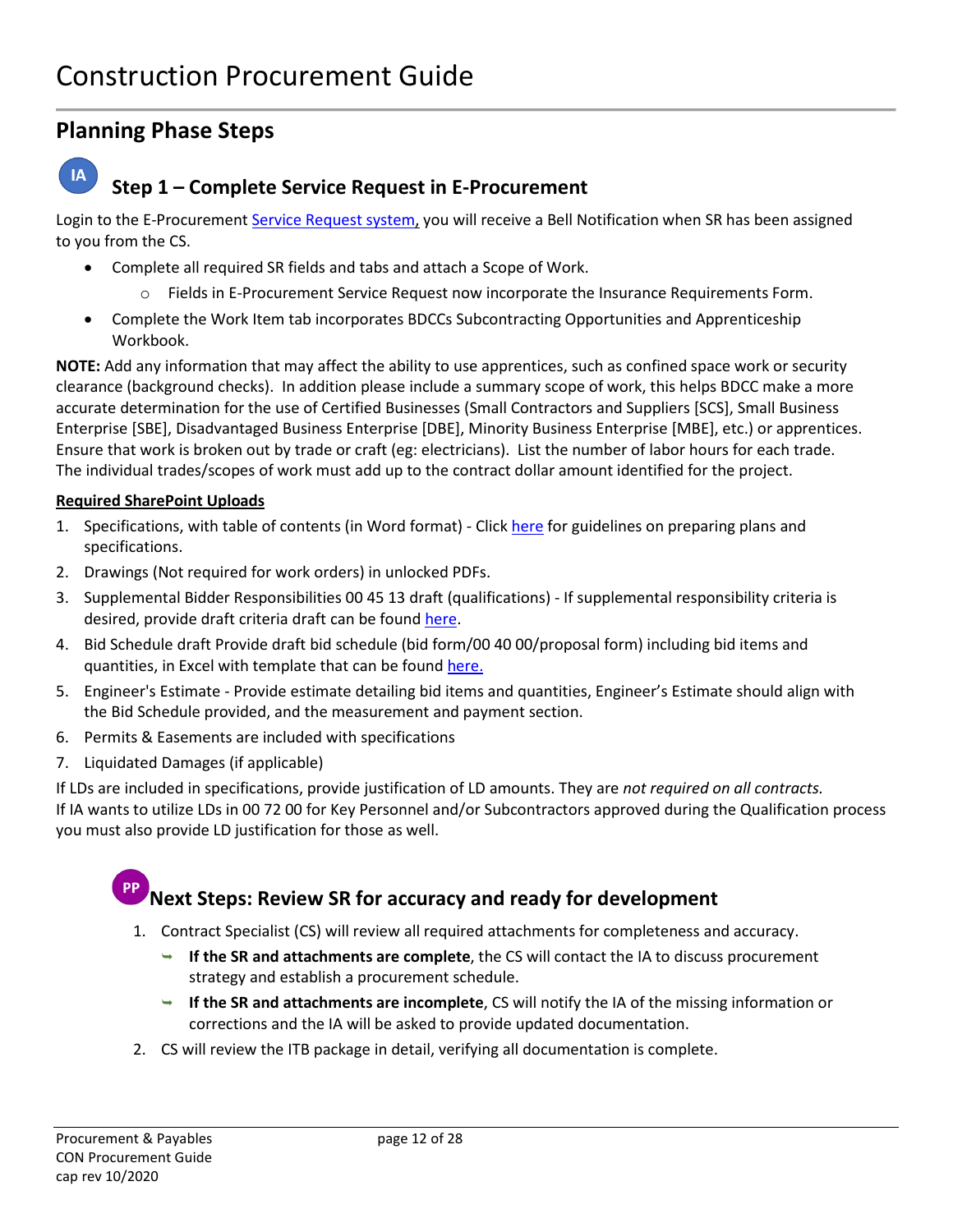3. CS will develop a draft procurement schedule, which takes into account current work load (i.e. special projects, the ITBs restrictions, team needs, vacations, etc.) and upload to the SharePoint site for review by the IA.

# IA

**PP** 

# **Step 2 – Negotiate Procurement Schedule**

Engage with CS and negotiate a Procurement Schedule for the remainder of the solicitation process.

If you are unable to negotiate a schedule that is acceptable to both parties reach out to the CS Lead to discuss options.

# **Next Steps – Compile ITB documents**

- 1. CS will compile the finalized ITB documents in preparation for advertisement and reviews.
- 2. Build initial Round solicitation in E-Procurement.
	- Complete all train stops within E-Procurement solicitation
- 3. Closes the original Service Request in E-Procurement
- 4. Prepare advertisement.

# **Next Steps –Build Solicitation in E-Procurement**

1. CS will "Complete" solicitation build in E-Procurement and submit for Lead approval.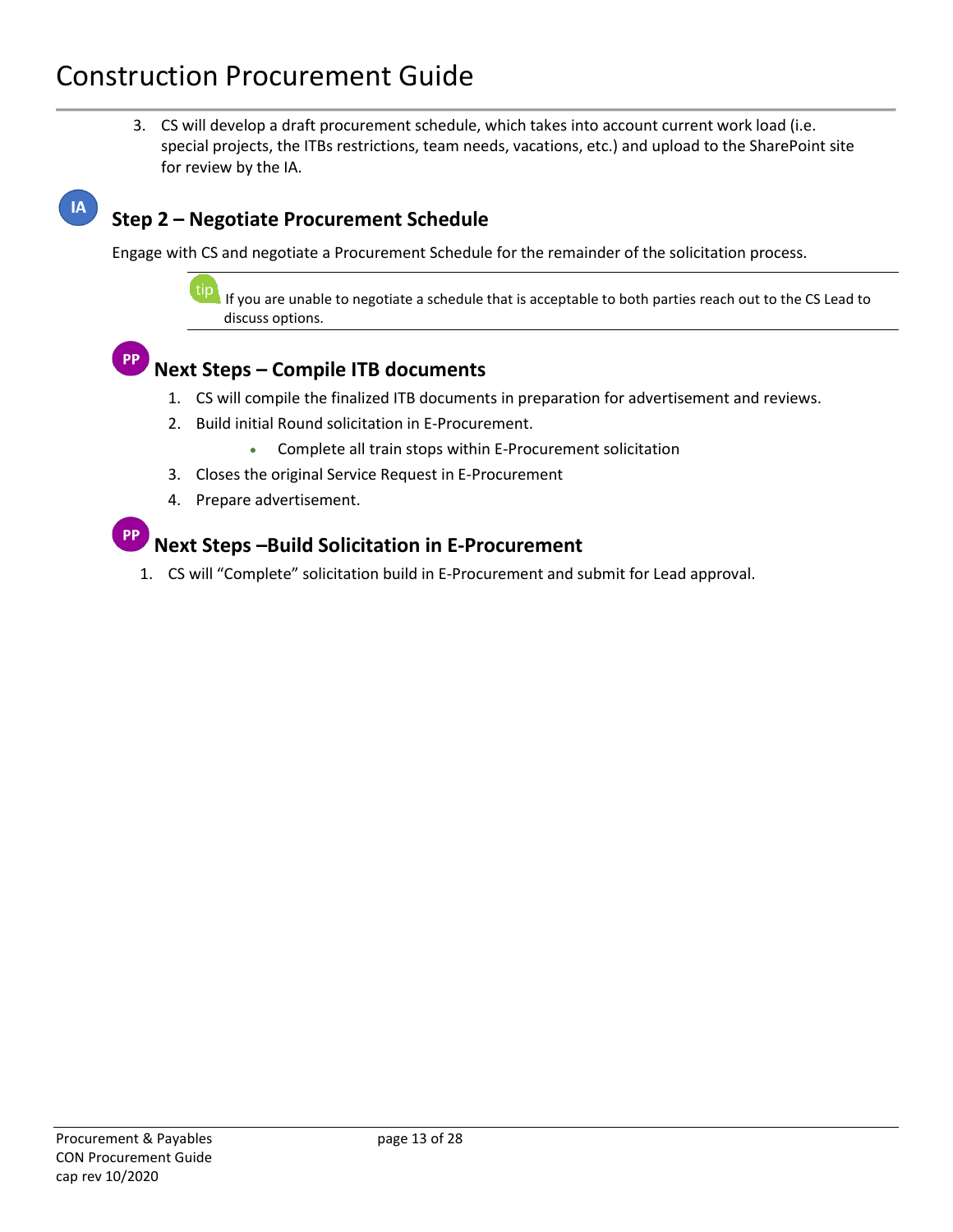# <span id="page-13-0"></span>**Solicitation Phase Overview**

planning **solicitation** evaluation negotiation execution

**Purpose:** The purpose of the solicitation phase is to release the ITB documents via the County's external E-Procurement website, and to conduct a clear and open solicitation process for all potential bidders. A notice is sent to all vendors registered with the County. The ITB is advertised in the Seattle Times (as required by RCW), the Daily Journal of Commerce and other local publications , to reach the maximum quantity of potential bidders, subcontractors, and suppliers. At the conclusion of this phase, bids are received and publicly opened.

**Estimated Duration:** Based on 2019 & 2020 averages Advertised = 31 days & SWR = 12 days**.** 

# **Solicitation Phase Task Overview:**

| # | Tasks                                                          |           |     |
|---|----------------------------------------------------------------|-----------|-----|
|   | P&P Advertises Solicitation (Round 1)                          | [ PP      |     |
|   | Facilitate Pre-Bid meeting(s)                                  | PP        |     |
| 1 | <b>Facilitate Site Tour</b>                                    |           | IA  |
| 2 | Respond to bidder questions - Develop Addenda & Clarifications |           | -IA |
|   | Project Team and Peer Review of Draft Addenda                  | PP        |     |
|   | CS Lead Review and Approve (if necessary)                      | [ PP      |     |
|   | Issue Addenda (if necessary)                                   | [ PP      |     |
| 3 | Provide final Engineer's Estimate                              |           |     |
|   | <b>Bidders Submit Bids</b>                                     | <b>PP</b> |     |



# **Next Steps – Advertise Solicitation (initial Round)**

1. CS will advertise solicitation and post the Abstract in E-Procurement. Formal ad date is date published in Seattle Times. Seattle Times requires (2) days lead time from final ITB to advertisement.

**Best Practice:** Standard procurements are advertised for a minimum of 2 weeks. Federally funded projects may require longer advertisement period.

### **Small Works/Limited Public Works Rosters –**

- $\checkmark$  Invitations are sent to a list of firms from one or more NAICS codes of work disciplines.
- $\checkmark$  ITBs are not publicly advertised.
- $\checkmark$  Work with CS to determine best NAICS code(s) for the desired work.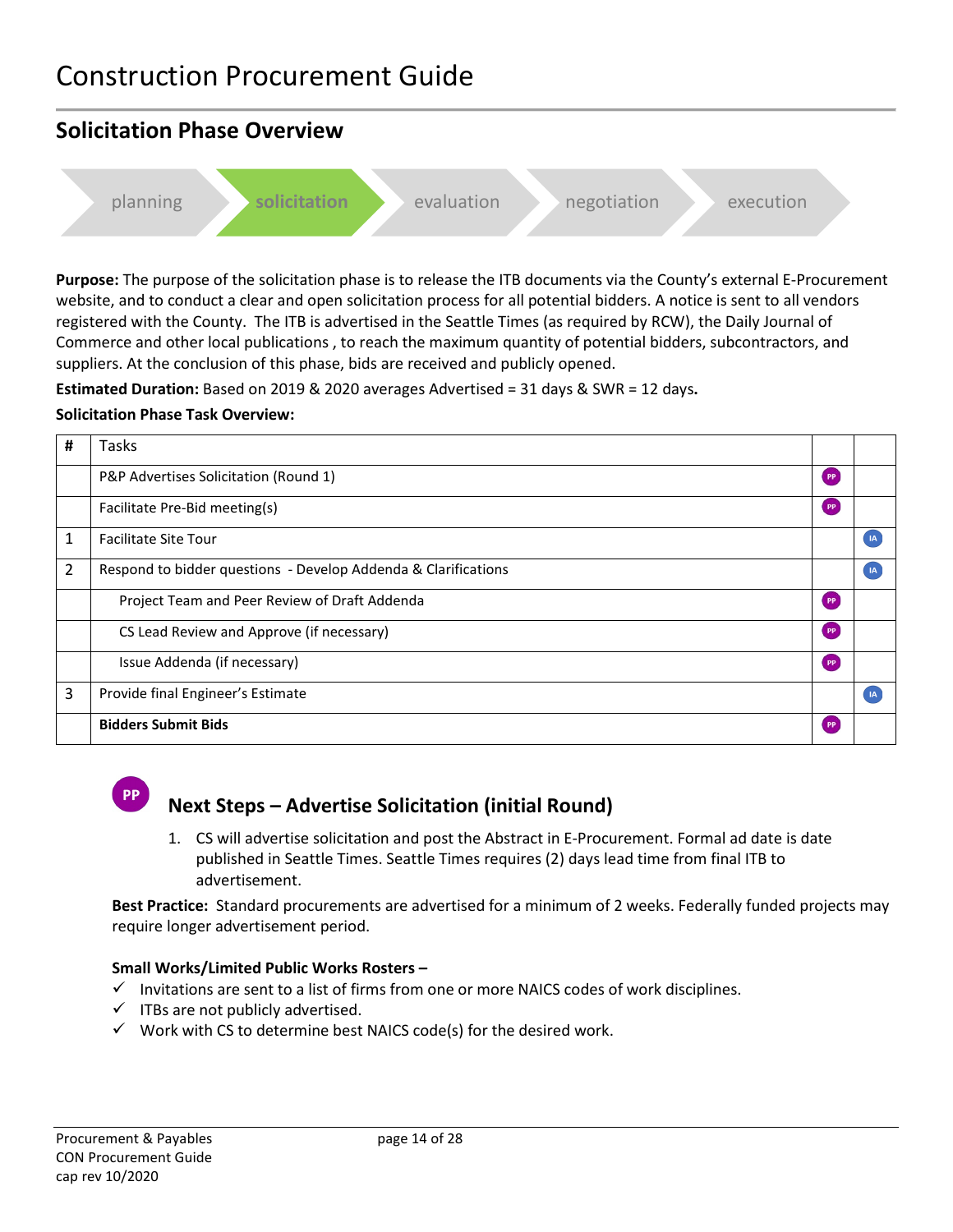# **Next Steps – Facilitate Pre-Bid Meeting**

- 1. Pre-bid meetings are a best practice for all advertised ITBs to provide transparent access to contract-specific information, ensure bidders' understanding of the work, review subcontracting opportunities and requirements, provide opportunity for bidder' input, review ITB submittal requirements, insurance requirements, small business requirements, and encourage competition. Pre-bid meetings are not typically conducted for Small Works Roster ITBs.
- 2. Consider additional photos in drawing sets or videos for virtual walk throughs.

### **Pre-bid meeting attendance**

**PP** 

The following County staff shall attend the pre-bid meeting:

- $\checkmark$  Implementing Agency Project Representative
- $\checkmark$  Procurement & Payables Contract Specialist
- $\checkmark$  Business Development & Contract Compliance Specialist (if applicable)

**Best Practice:** The P&P Contract Specialist will schedule and facilitate the pre-bid meeting, circulate a sign-in sheet, and post the attendees list to the website within 24 hours after the meeting. If mandatory pre-bid is required, two pre-bids must be conducted. Best practice is to conduct 10 days before bid due date. PR is requested to schedule the conference room if at an off-site facility, and also to reserve a vehicle if necessary (for limited access). Consider additional photos in drawing sets or videos for virtual walk throughs.

#### **IA Step 1 – Facilitate Site Visit**

Site visit typically follow the pre-bid meeting. Site visits are not required, although are recommended if the site is not accessible by the general public or includes secure facilities. Consider additional photos in drawing sets or videos for virtual walk throughs due to Covid 19 requirements.

#### **IA Step 2 – Addendum and Clarifications**

Bidders and IAs shall direct all bidder questions to P&P CS through the E-Procurement system. CS and IA will collaborate on a question and response log hosted on the solicitation collaboration site. All questions submitted will be tracked in one location. Responses will take the form of Addendum or Clarifications.

**Standard Practice:** Responses to questions should reference where in the documents the bidder can find the requested information. *Clarifications are for reference only and are non-binding, so they are NOT used to change the Contract Documents*. Addenda and/or Clarifications shall be issued to answer bidder questions or remove ambiguities in the ITB documents. If the information cannot be found within the original ITB documents, the specifications should be revised via Addendum to provide clarity to the bidders.

# **Next Steps – Issue Addenda & Clarifications**

1. To ensure transparency and that all prospective bidders receive the same information at the same time. P&P will review and issue addenda and/or clarifications in response to proposers' questions.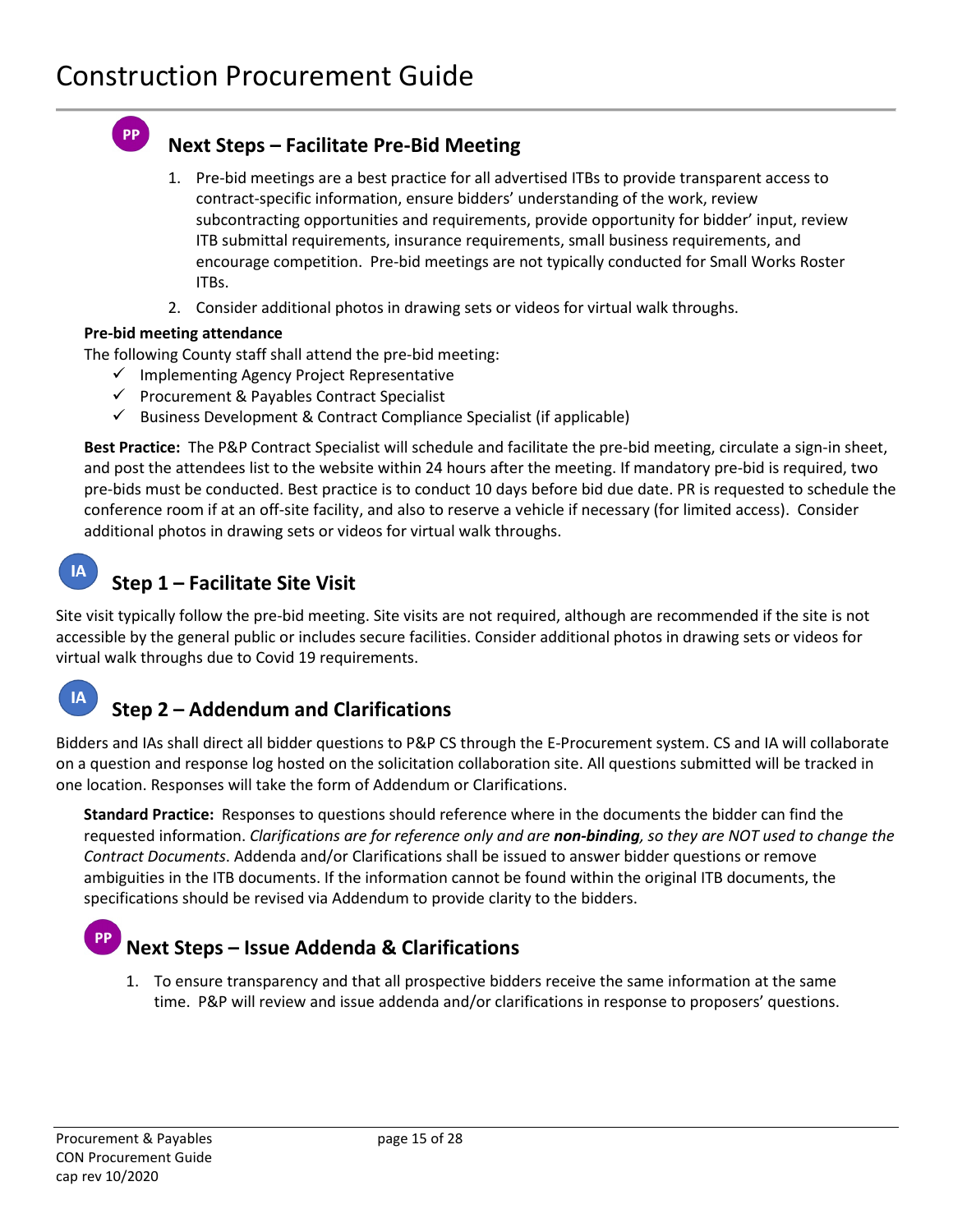#### **IA Step 3 – Final Engineer's Estimate**

Message or email the updated Engineer's Estimate to the CS at least 48 hours before the Bid Closing which incorporates changes by addenda and current market conditions. Engineer's Estimate with multiple bid items shall match the bid form for cost comparison and responsive summary.

**Standard Practice:** Do not include taxes (if Retail Sales or Rule 170, but do include applicable sales or use tax to Rule 171 bid items), or contingency. Do include overhead and profit in bid items (everything the bidder would be including in their bid). Do not include the project's budget for change orders, contingency, the County's inspection costs.



# **Next Steps – Bidder Submits Bids**

- 1. The solicitation process is closed when the Close Date and Time expires in E-Procurement and the CS will conclude with a public bid opening online (agency attendance is optional).
- 2. Bid openings will occur online via MS Teams.
- 3. Bid opening includes announcing the bid prices and final Engineer's Estimate.
- 4. Following the bid closing period, P&P will unlock and unseal the bids and submittals in E-Procurement to make visible to bidders.
- 5. Bids will be posted to the [Solicitation References page.](https://kingcounty.gov/depts/finance-business-operations/procurement/for-business/solicitation-resources.aspx)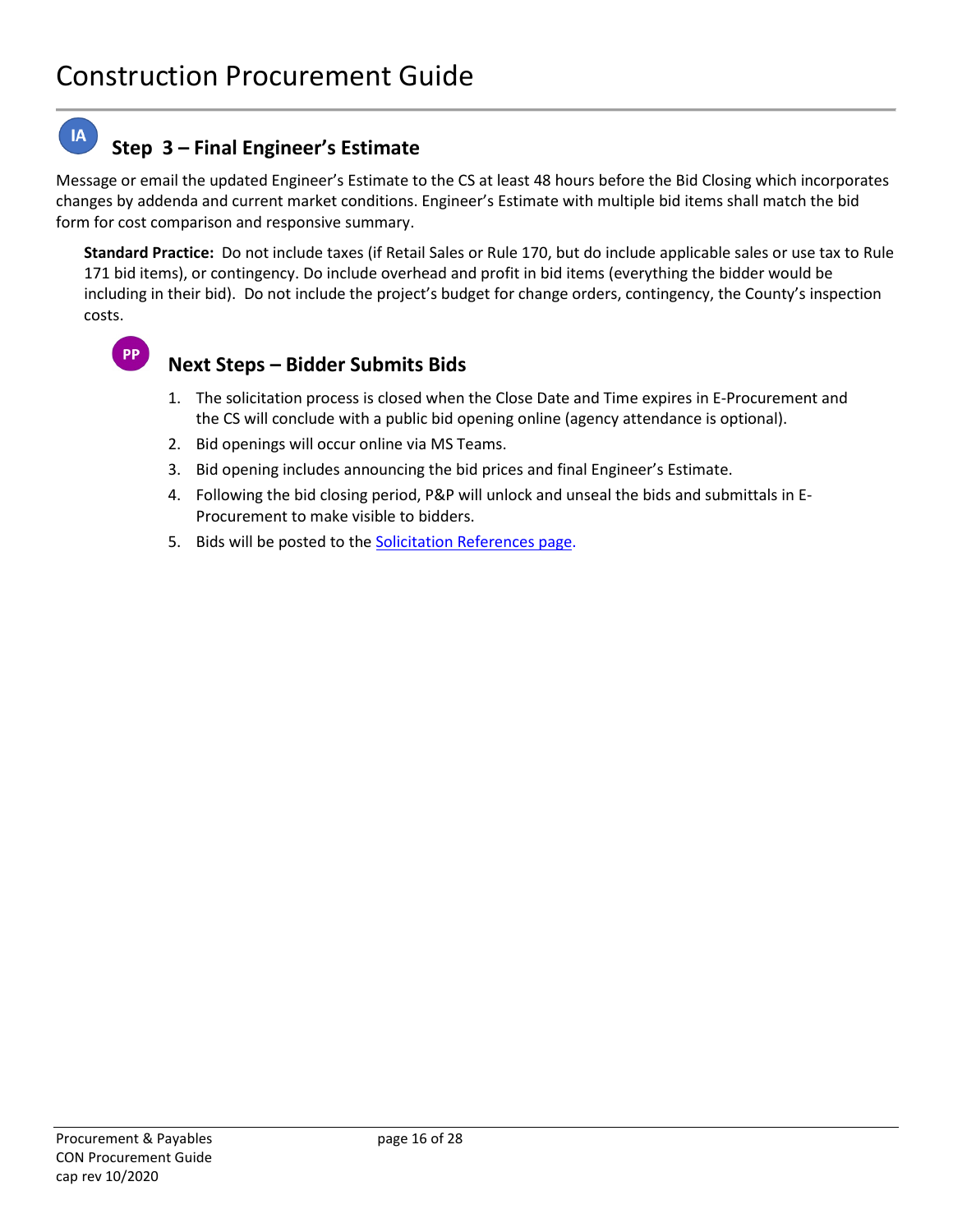<span id="page-16-0"></span>

**Purpose:** The purpose of the evaluation phase is to select the lowest responsive and responsible bidder based on the form of bid and responsibility criteria published in the ITB. The process includes verification of mandatory bidder RCW requirements for public works, and review of qualification information.

**Estimated Duration:** Based on 2019 & 2020 averages Advertised = 27 days & SWR = 16 days**.**

### **Evaluation Phase Task Overview:**

| #              | Tasks                                                                                   |             |                |
|----------------|-----------------------------------------------------------------------------------------|-------------|----------------|
|                | P&P Conducts Bid Responsiveness Determination                                           | PP          |                |
|                | Unlock and Unseal Bids & begin bid responsiveness review                                | <b>PP</b>   |                |
|                | Notify appropriate parties bid documents are ready for review                           | PP          |                |
|                | SCS, DBE, SBE Bid Responsiveness Determination - if applicable                          | <b>BDCC</b> |                |
|                | M/WDBE Bid Responsiveness Determination - if applicable                                 | State/Fed   |                |
|                | Initiate a new Round to Request Qualifications from low responsive bidder(s)            | PP          |                |
|                | Bidder responds to new round and provides Qualifications & Escrow Bid Docs if necessary | PP          |                |
|                | Review Quals and notify IA Quals are ready for review or request additional info        | PP          |                |
|                | Equal Benefits Declaration (& approval if necessary)                                    | <b>PP</b>   |                |
| 1              | Conduct Supplemental Bidder Criteria Responsibility determination                       |             | <b>IA</b>      |
|                | Bid Evaluation Conference (if necessary)                                                |             | <b>IA</b>      |
|                | Escrow Bid Doc review (if required)                                                     |             | $\overline{A}$ |
|                | Draft Contract Authorization Memo and routes via messaging in E-Procurement to IA       | $($ PP $)$  |                |
| $\overline{2}$ | Completes Contract Authorization Memo and routes to Management for signature            |             | $\overline{A}$ |
|                | <b>Agency Submits CAM</b>                                                               |             | <b>IA</b>      |
|                | Review CAM if necessary                                                                 | $($ PP $)$  |                |
|                | Prepare documents for Bidder to sign (Agreement, Bonds, forms)                          | PP          |                |
|                | P&P Issues Intent to Award (Round 3)                                                    | <b>PP</b>   |                |

# <span id="page-16-1"></span>**Evaluation Phase Steps**

Except for Energy Services and Alternative Public Works Contracts, P&P shall award construction contracts to the responsive and responsible contractor submitting the lowest bid. ITBs shall be first evaluated for responsiveness and then responsibility per [RCW 39.04.350.](https://app.leg.wa.gov/rcw/default.aspx?cite=39.04.350)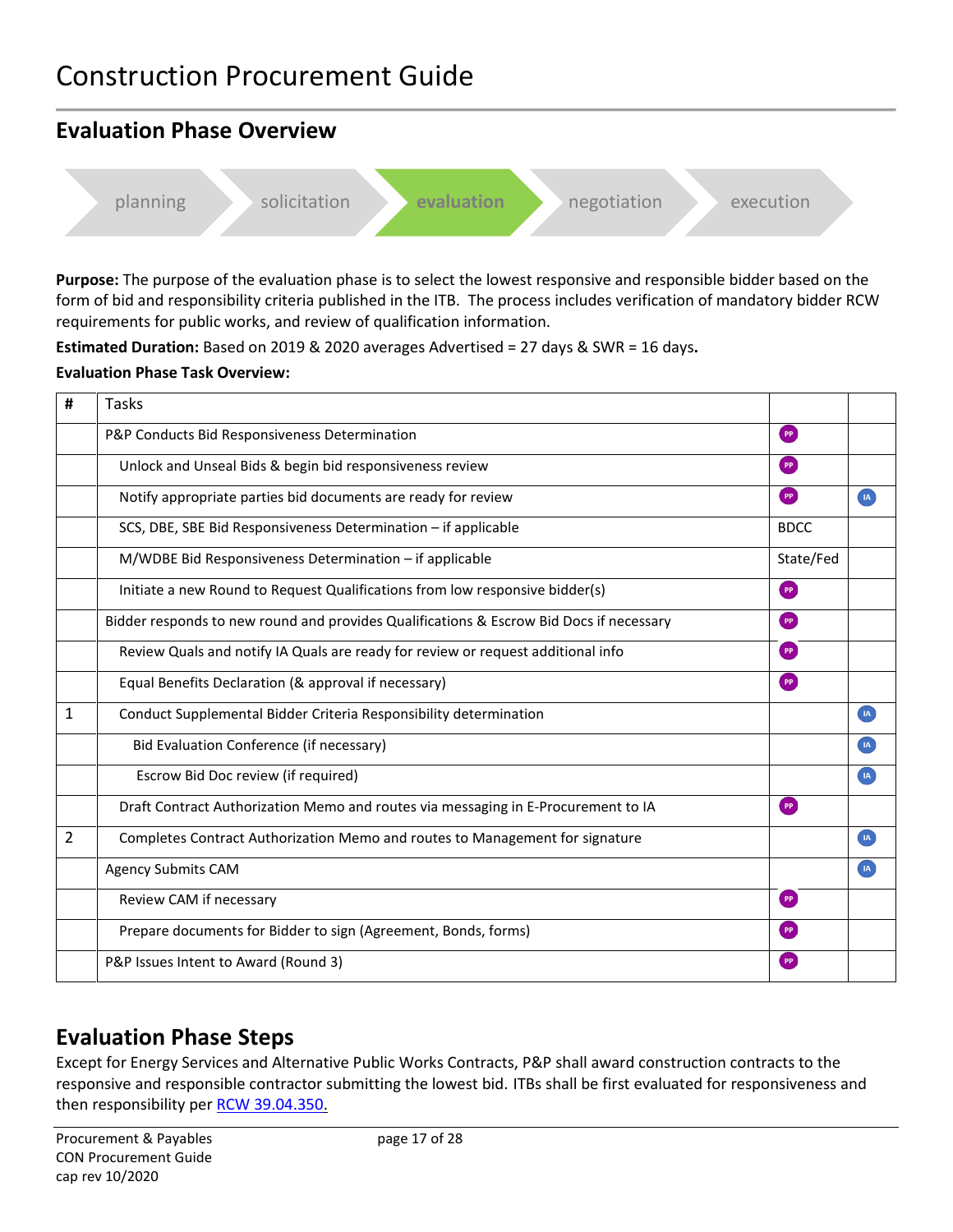**PP** 

# **Next Steps - Responsiveness Review**

- 1. Bids will be unlocked and unsealed in E-Procurement for participants to review.
- 2. Evaluate the low bidder to determine if they meet the required minimum qualifications as required by RCW 39.04.350. Bids shall be evaluated based on a bidder's current Washington State business certificate of registration, current Washington State unified business identification number (UBI), and their ability to offer the lowest price for the services. Before Execution of a contract, P&P must verify that the party is not suspended, debarred, or disqualified on County, State, or Federal suspension and debarment lists, as applicable.
- 3. Create the responsive summary to verify bidder is responsive, compare price submitted to the Engineer's Estimate and other bids to verify the price is fair and reasonable. In order to verify a price(s) is fair and reasonable, the bids or proposals shall be compared to the Engineer's Estimate and to other bids or proposals submitted. IAs and P&P should use the threshold of 10% difference between the Engineer's Estimate and the total bid price. If the total bid price or the price for individual bid items are 10% over or under the Engineer's Estimate, an in depth analysis shall be conducted to verify the bidder understands the scope of work required, and has included all major cost components in the bid.
- 4. BDCC will receive a message in E-Procurement to conduct their review (if required, estimated duration for BDCC review is typically 3 days but may take longer depending on the number of bids).
- 5. Initiates Round 2 to requests qualification information from low responsive bidder.
- 6. Verify completeness of submittal(s).
- 7. Conduct the Mandatory Bidder Responsibility Criteria review as mandated b[y RCW 39.04.350.](https://app.leg.wa.gov/RCW/default.aspx?cite=39.04.350)
- 8. Message IA remainder of qualifications is ready for review.

**Exceptions:** For FHWA funded ITBS – Roads will route submittals to WSDOT for review. Funding requirements may include other Federal agencies review. No supplemental bidder qualifications (project examples) are requested for FHWA funded contracts, only the mandatory minimum qualifications apply.

# **Step 1 – Conduct Supplemental Bidder Criteria Responsibility determination**

- 1. Compare bidder submittals to ITB qualification requirements pass/fail evaluation.
- 2. Message CS of findings.

### **PP**

**IA** 

# **Next Steps – Conduct Bid Evaluation for Fair and Reasonable Price**

- 1. Request a bid breakdown from the low responsive bidder.
- 2. A bid evaluation meeting between IA and low bidder may be required for further clarification. IA attendees should include the PR, CM and/or Engineer who are familiar with the costs associated with the project.
- 3. Escrow Bid Documentation intake meeting usually occurs after the bid evaluation meeting, if applicable.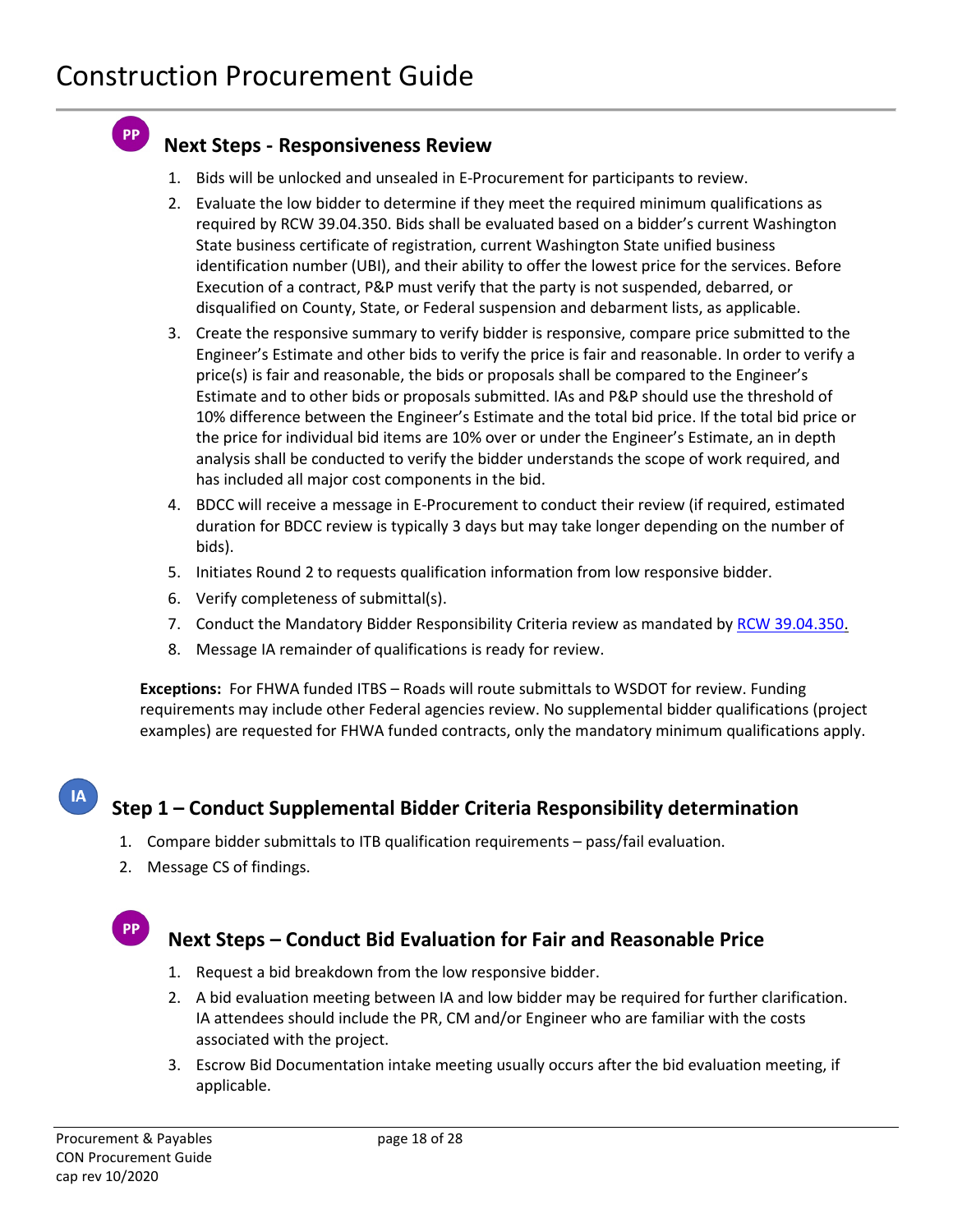**Standard Practice:** If the bids are 10% above or below the Engineer's Estimate a bid evaluation meeting is recommended. The IA can request a bid breakdown from low bidder which reflects labor, subcontractors, materials, equipment, and profit for comparison prior to the bid evaluation meeting. IA will manage bid evaluation meeting minutes. Intent of the meeting is to ensure the bidder understands the work requirements, provides clarity on assumptions/work approach and sequencing, and ensures the project team the price is fair and reasonable.

# **Next Steps – Draft Contract Authorization Memo (CAM)**

1. Message the draft CAM to the IA for review and completion.

**Standard Practice:** Intent of the CAM is to confirm the client agency views the price as fair and reasonable and to spend IA funds to award the contract.

# **Step 2 – Contract Authorization Memo (CAM)**

- 1. Adds required information, requests final review of draft by CS.
- 2. Routes for internal signature and messages signed CAM to the CS through E-Procurement.

**Standard Practice:** Intent of the CAM is to confirm the client agency views the price as fair and reasonable and to spend IA funds to award the contract.

# **PP**

**PP** 

# **Next Steps – Intent to Award (Round 3)**

- 1. Initiate Round 3 to the low responsive and responsible bidder and requests completion of Intent to Award forms and documents. (ex: Insurance, Bonds, and other required forms).
- 2. BDCC will receive automatic notification to review and approve the apprenticeship utilization plan, if applicable.
- 3. Risk will automatically receive notification to review and approve the Insurance Certificate.

### **Protests**

Protests may be received from bidders. The protest process is outlined in the ITB. In the event of a protest, the P&P Contract Specialist will coordinate the response with the IA Project Representative, Chief Procurement Officer, Prosecuting Attorneys' Office (PAO), Procurement Supervisor, lead, and other stakeholders as appropriate in accordance with the ITB and P&P standard work.

# **Next Steps – Electronic Signature Routing Confirmation**

Following approval of the Contract in E-Procurement:

- 1. Message IA to verify routing matrix for electronic signature process.
- 2. Message bidder to verify signer and any additional parties to be copied.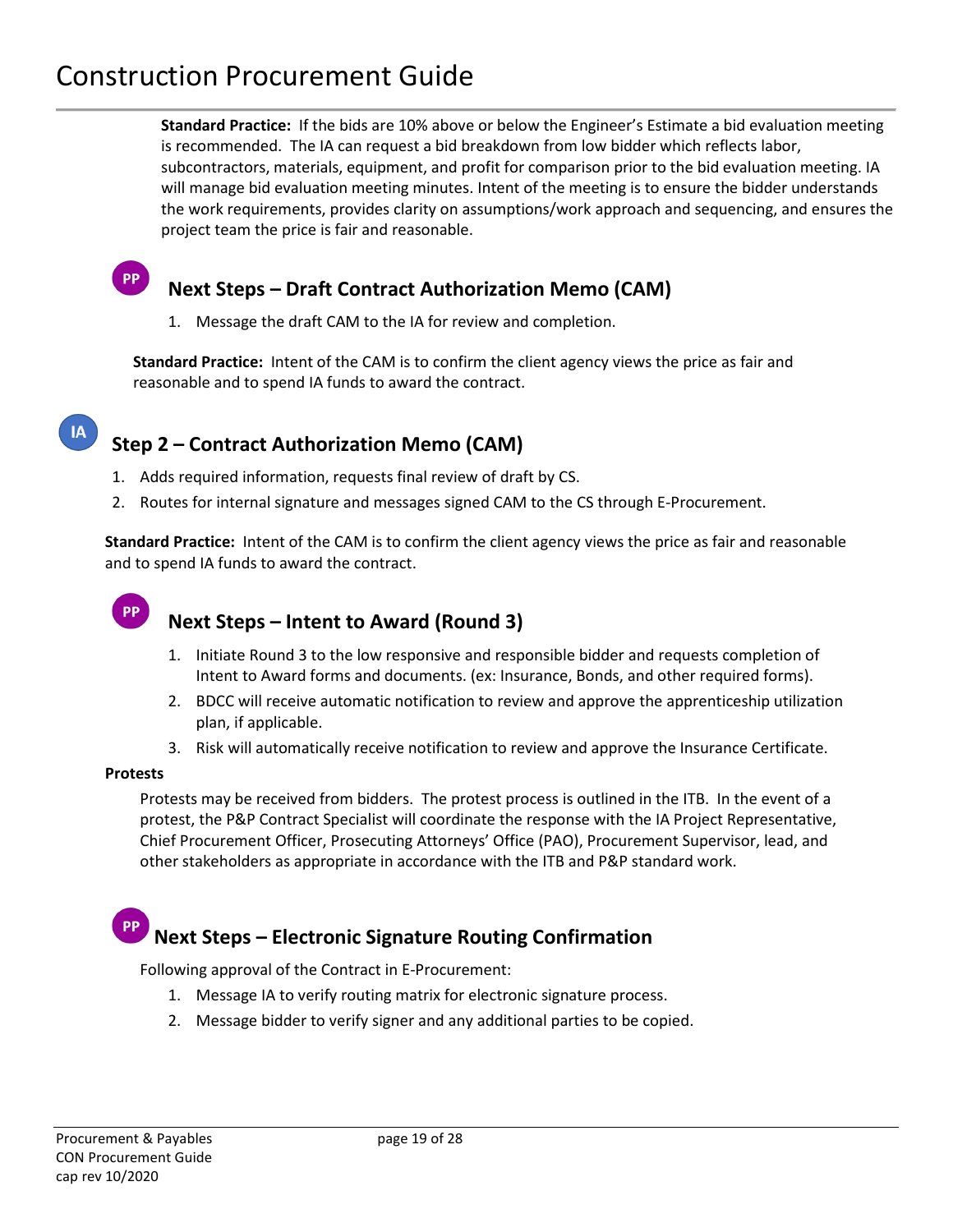# <span id="page-19-0"></span>**Negotiation Phase Overview**  planning solicitation evaluation **negotiation** execution

**Purpose:** The Purpose of the negotiation phase is NOT to actually negotiate, all terms and conditions are firm and fixed, but rather for the Contractor to upload the forms required by the ITB and E-Procurement. P&P will review all submittals, get approvals when necessary and work with the bidder to properly complete all required forms in a timely manner.

**Estimated Duration:** Based on 2019 & 2020 averages Advertised = 17 days & SWR = 12 days**.**

### **Negotiation Phase Task Overview:**

| Tasks                                                          |      |  |
|----------------------------------------------------------------|------|--|
| Contractor submits Intent to Award documents via E-Procurement |      |  |
| Review signed NOS documents (P&P Bond, Forms, etc.)            |      |  |
| Notify Risk for Insurance Certificate review                   |      |  |
| Notify BDCC for Apprenticeship Plan review, if applicable      |      |  |
| Risk Management Approves Insurance Certificates                | Risk |  |

# <span id="page-19-1"></span>**Negotiation Phase Steps**



# **Next Steps – Intent to Award Document Review**

- 1. Reviews all Contractor submitted documents.
- 2. Notify Risk Management, through E-Procurement, that Certificate of Insurance is ready for review and approval as an Collaboration Team member.
- 3. Notify BDCC, through E-Procurement, that Apprenticeship Utilization Plan is ready for review and approval as an Collaboration Team member.

**Exceptions:** For FHWA funded ITBS – Roads will forward required documents (UDBE, MBE, WBE, SBE, etc.) to WSDOT for review.

**Standard Practice:** Risk Management will be able to work directly through E-Procurement to ensure the insurance submitted complies with the Contract Documents. Multiple rounds of insurance certificate submissions may be necessary. Final approved insurance certificates will be incorporated into the Contract.

# **Next Steps – Intent to Award Documents Approved**

- 1. Risk Management approves Certificate of Insurance via message in E-Procurement.
- 2. BDCC approves Apprenticeship Utilization Plan via message in E-Procurement.
- 3. Prepares Contract Documents for electronic signature routing via DocuSign.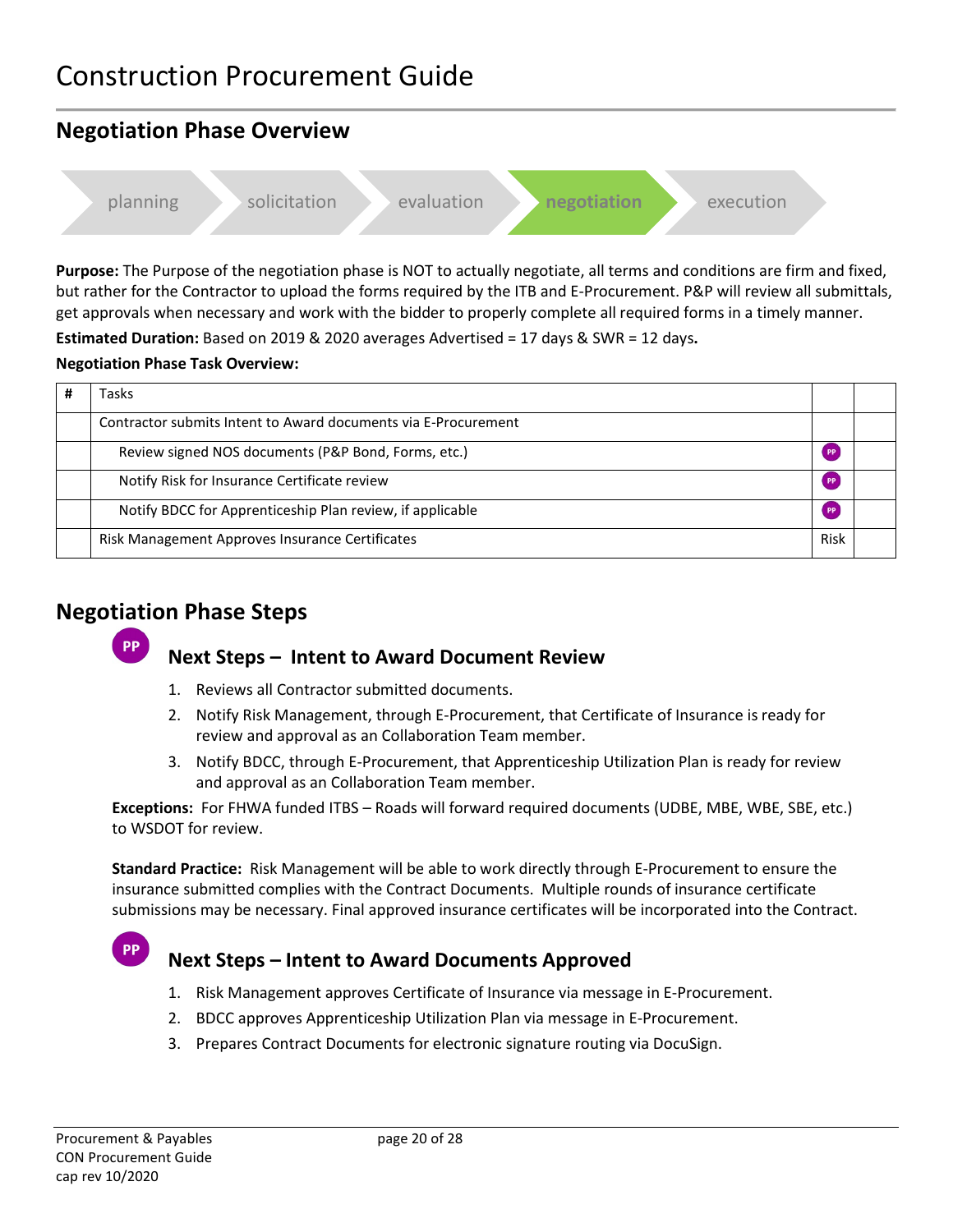# <span id="page-20-0"></span>**Execution Phase Overview**



**Purpose:** The purpose of the Execution Phase is for P&P compile the documents and prepare for execution. P&P will create the electronic contract in DocuSign, and route to all parties (Contractor and IA) for execution. Once executed, P&P will upload the final executed contract to SharePoint temporarily or IAs may download form E-Procurement.

**Estimated Duration:** Based on 2019 & 2020 averages Advertised = 9 days & SWR = 4 days**.**

### **Execution Phase Task Overview:**

|   | Tasks                                              |           |           |
|---|----------------------------------------------------|-----------|-----------|
|   | P&P Transmits contract to Agency for execution     | <b>PP</b> |           |
| 1 | <b>Agency Executes Agreement</b>                   |           | <b>IA</b> |
|   | Transmit forms to BDCC                             | PP        |           |
|   | Transmit Retainage information to Accounts Payable | PP        |           |
|   | Complete CPA in E-Procurement                      | PP        |           |
|   | <b>Return Bid Guarantees</b>                       | <b>PP</b> |           |
|   | P&P Closes Service Request                         | <b>PP</b> |           |
|   | Contract file closeout (Content Manager)           | PP        |           |

# <span id="page-20-1"></span>**Execution Phase Steps**



# **Next Steps – Release Contract for Execution**

- 1. Release contract for electronic signature through DocuSign via E-Procurement. The electronic signature portal will provide instant notifications, to the IA designees, as soon as the prior person in the process has completed their action.
- 2. Contractor signs electronic Contract and then it is automatically routed to department for next step.

# **Step 1 – Agency Executes Contract**

- 1. Track process and assists P&P and the IA to ensure all IA parties sign contract in a timely manner.
- 2. Department Director (or designee) signs contract after determining compliance with all applicable contracting requirements and maintains executed contract according to department procedures. *Exception: Federal agencies must provide a letter of concurrence, as required by federal regulations.*
- 3. Contract is executed electronically by all parties.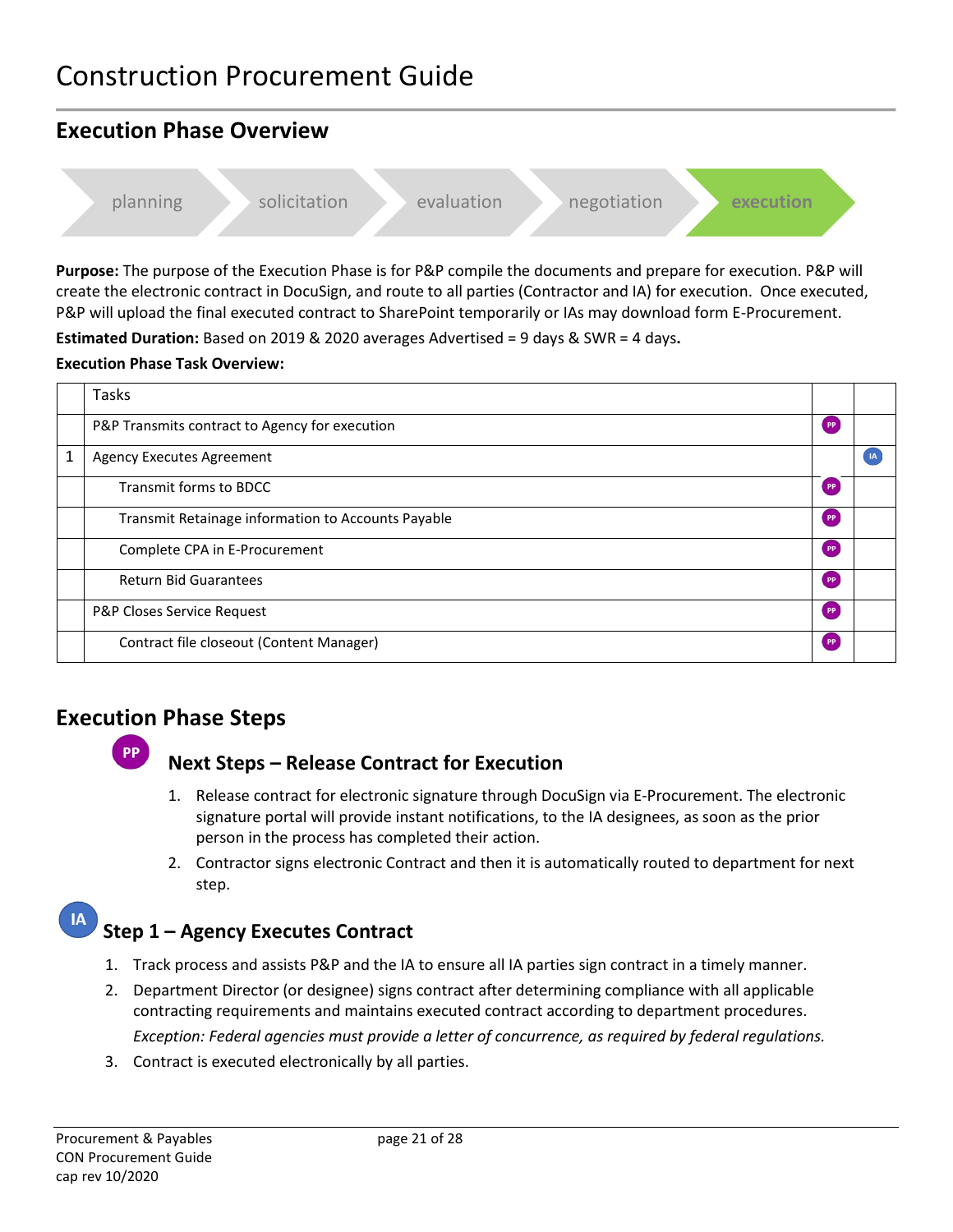**PP** 

# **Next Steps – Following Contract Execution**

1. Downloads electronically executed contract and saves to F drive.

**Standard Practice:** Once the Bidder and County have signed the Agreement, the Project Representative should download the entire executed file (that includes the signed Agreement) for their records. P&P does not provide hard copies of the final signed Agreement. Once the Agreement is signed by the Bidder and County, the IA may hold a pre-construction meeting, and issue the Notice to Proceed.

- 2. Download the authentication of the signature process from the electronic signature portal.
- 3. Provide a copy of the executed Contract to PR via Solicitation Collaboration site.
- 4. Provide notification to BDCC of executed contract so they can retrieve necessary information.
	- Standard Practice: Provided within 7 days of Contract Execution.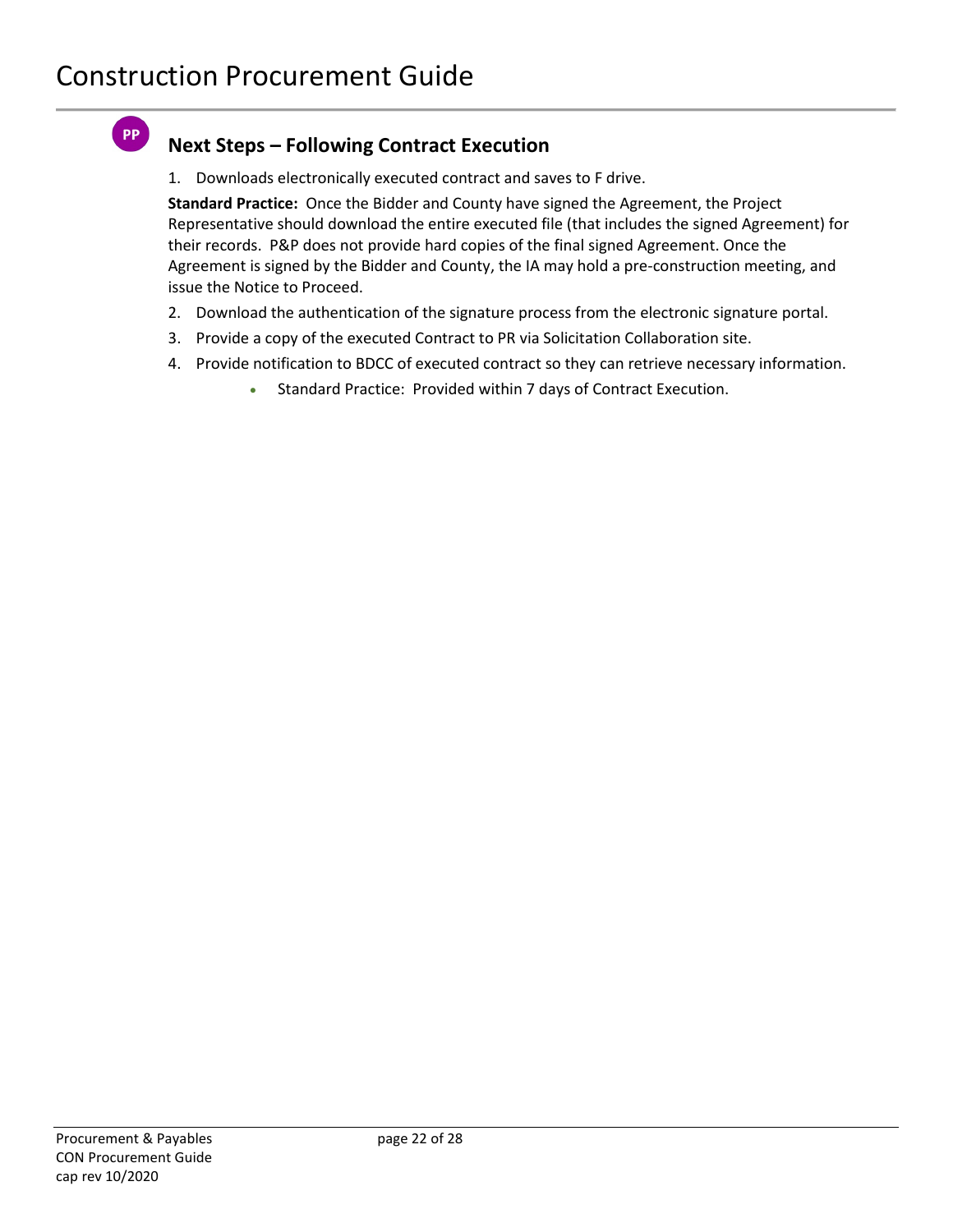# <span id="page-22-0"></span>**Post Execution Phase**

**Purpose:** The purpose of post execution phase is for P&P to file all documents (hard copies & electronic).

**Estimated Duration:** Based on 2019 & 2020 averages Advertised = 30 days & SWR = 30 days.

### **Post Execution Phase Task Overview:**

| Tasks                                        |                |  |
|----------------------------------------------|----------------|--|
| Contract File closeout                       | PP <sub></sub> |  |
| Upload all contract files to Content Manager | PP <sub></sub> |  |

# <span id="page-22-1"></span>**Post Execution Phase Steps**



**PP** 

**Next Steps – Post Execution Tasks**

# **Next Steps – Final Post Execution Tasks**

- 1. File all procurement documents to electronic records management system Content Manager.
- 2. Verify all hard copy documents received throughout the solicitation process are retained in the contracts folder and properly filed.

# **Next Steps – Contract Administration**

Please reference the PCO Compliance Manual.

Contract changes shall be documented by Change Orders and initiated by the IA Director (or designee). Changes requiring Change Orders include but are not limited to the following:

### **Contract Time**

Contract time may be extended in Project Specific, Roster and Limited Public Works contracts by a Change Order. A Change Order shall be used to extend time in an individual Work Order, but not the Work Order contract.

### **Contract Modification**

Work Order Contracts require a Contract Modification to exercise the option to extend for the time specified, per the Contract Documents. No time extensions are allowed beyond what is in the Contract Documents.

### **Changing Scope and Price**

All additions and/or reductions to the scope of work, including changes to contract time and contract price, shall be documented in a Change Order. Work added via a Change Order shall be necessary to complete the scope of work in the Contract Documents.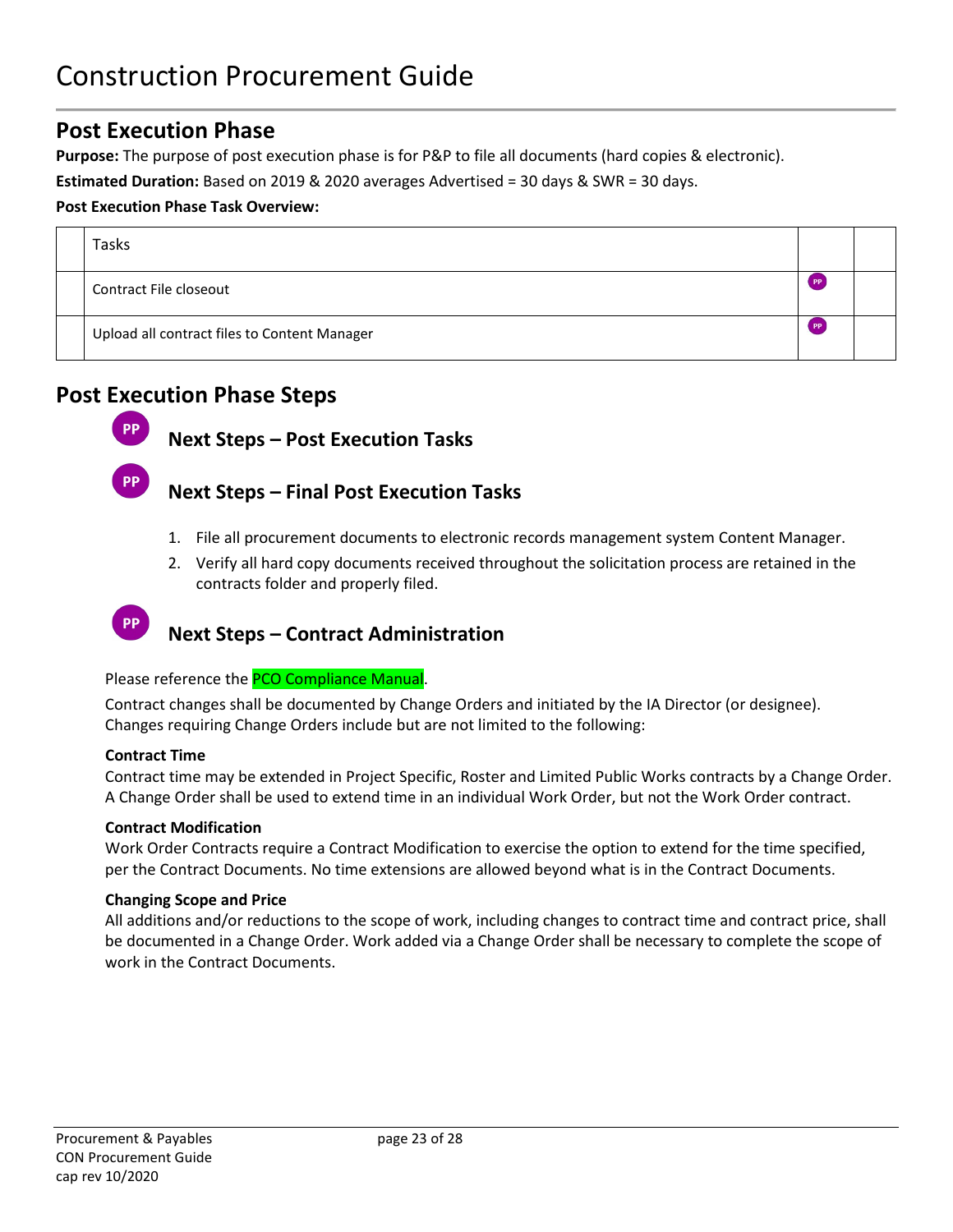# **References and Definitions**

### **King County Policies**

General Procurement Policy CON 7-27

Procurement for Capital Projects and Procurement of Construction Work Order Contracts, Construction Policy CON 7-26

# **Definitions and Frequently Used Terms**

**Retainage** The law requires public agencies to withhold 5% of the contract amount for public work projects costing \$35,000 or more. Retainage can be released once King County has accepted the project as complete, all liens and claims have been released, and all contractors on the project have paid the appropriate prevailing wages and state taxes, including workers' compensation and unemployment insurance premiums. The state Department of Revenue (DOR), Employment Security Department (ESD), and L&I all approve release of the retainage separately.

### **Name Brand vs. Sole-Source**

Specifying a name brand during the procurement process is not the same as project declaring a sole source purchase.

### **Name-brand product**

You may specify a name brand product during the procurement process. A Waiver must be provided, through the E-Procurement system, which included the brand required, why only this manufacturer's equipment meets current operational needs, and why another manufacturer's equipment could not be substituted. This documentation should be maintained and periodically evaluated to ensure the specific brand is still required.

### **Sole-source purchase**

A sole-source purchases are where there is only one vendor capable of providing an item or service, and therefore it is not possible to obtain competitive bids. If an item (even a specific name brand) is available from more than one vendor, it is not appropriate to declare the purchase sole source. To be considered a sole-source exception, the purchase must be clearly and legitimately limited to a single vendor. A Waiver request must be sent through the E-Procurement portal for approval prior to using the terms "no substitutions allowed". Nonetheless, purchasers should make reasonable efforts to ensure it is receiving the lowest price and best terms from the vendor.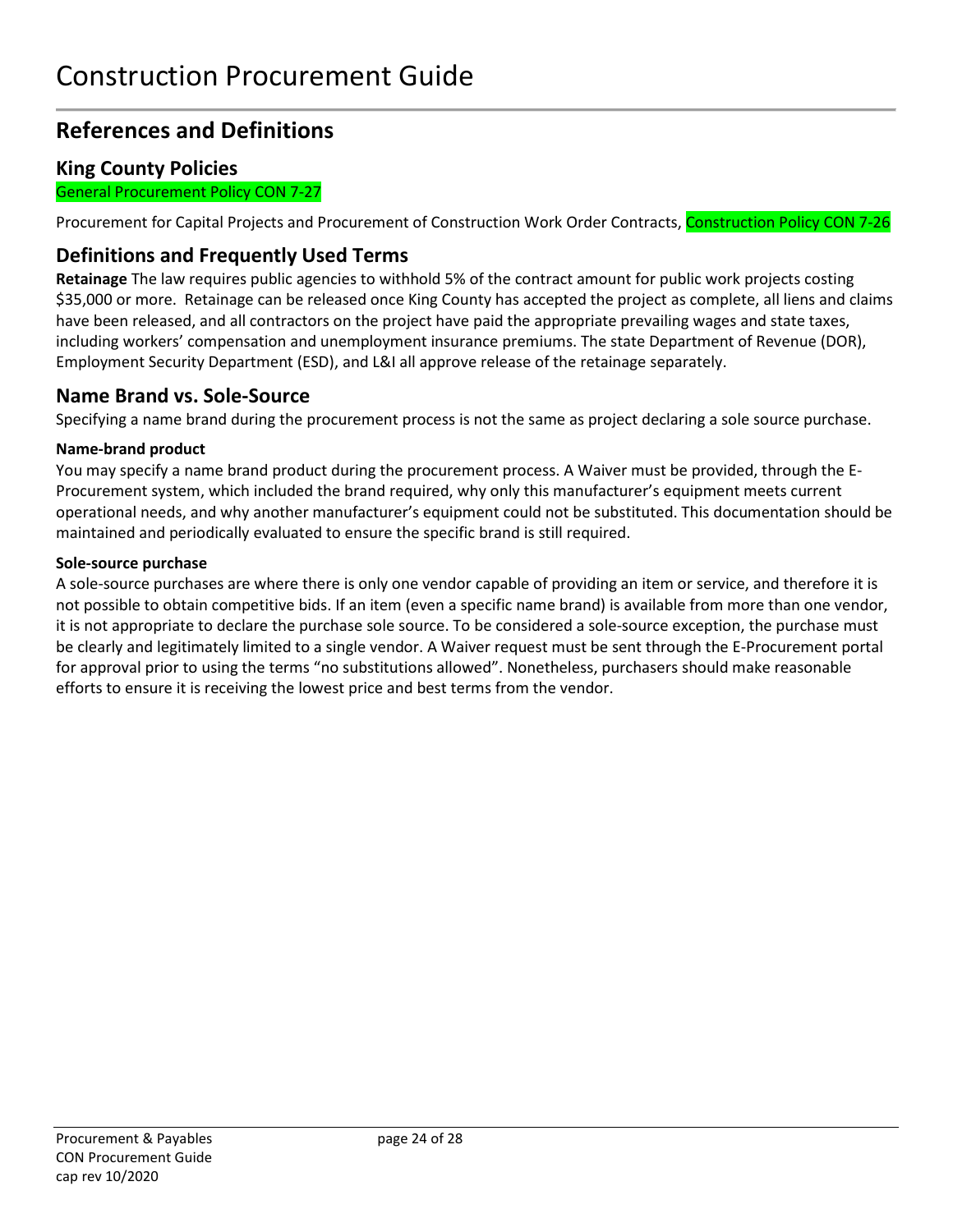# <span id="page-24-0"></span>**APPENDIX A - DECISION MATRIX DETAILS**

### <span id="page-24-1"></span>**Standard Invitation to Bid**

A process through which bids are solicited through a public advertisement. ITB should include a full set of plans and specifications. Bids are submitted to the County at the specified time and date, accompanied with a form of bid guaranty, opened and read publicly.

- Pre-bid conferences are encouraged, especially if limited access to your site
- Having a Mandatory pre-bid conference requires at least two conferences
- Bid period is usually from 13 days to 4 weeks
- Low bid is the starting point for responsiveness determination.
- Supplemental Qualifications may be required for evaluation of bidder, subcontractor and key personnel responsibility.
- Small Contractor & Supplier requirements are possible.
- Apprenticeship requirements are possible
- If contract has any federal funding, the ITB federal funding requirements method should be used.
- Additional terms and conditions will be applied per grant agency.
- Some form of retainage is required on contract. (Except for US DOT funded contracts)
- Solicitation process duration approximately 111 days.

### <span id="page-24-2"></span>**Limited Public Works**

Limited Public Works (LPW) contracts are micro contracts (under \$50K) which are solicited from an approved list of LPW contractors signed up for a particular NAICS category of work. Solicitations can be from multiple NAICS categories to ensure adequate number and types of bidders. Plans and/or Specifications need minimal biddable details.

The process is initiated with a solicitation is issued to firms in a selected NAICS code or codes with a response due within a minimal number of days. The evaluation, award, and execution processes will be expedited.

- Minimal specifications and/or plans.
- No Small Contractor & Supplier requirements
- No Apprenticeship requirements
- Insurance is required.
- Qualifications recommended mandatory minimum only. Additional qualifications will add additional time for evaluation.
- Preparation of solicitation documents 5, Short bid duration 2-3 days. Evaluation 2-3 days, Award & execution 5 – 10 days
- The County has the option of requiring Retainage be withheld. The County may opt to assume the risk associated with not requiring.
	- $\circ$  For contracts under \$50,000 contractors could have the option in lieu of retainage the Owner may retain 50% of the contract price up to 45 days beyond completion
- The County has the option of requiring Performance & Payment Bond. The County may opt to assume the risk associated with not requiring a bond.
- Pre-Bid conferences are optional but not encouraged.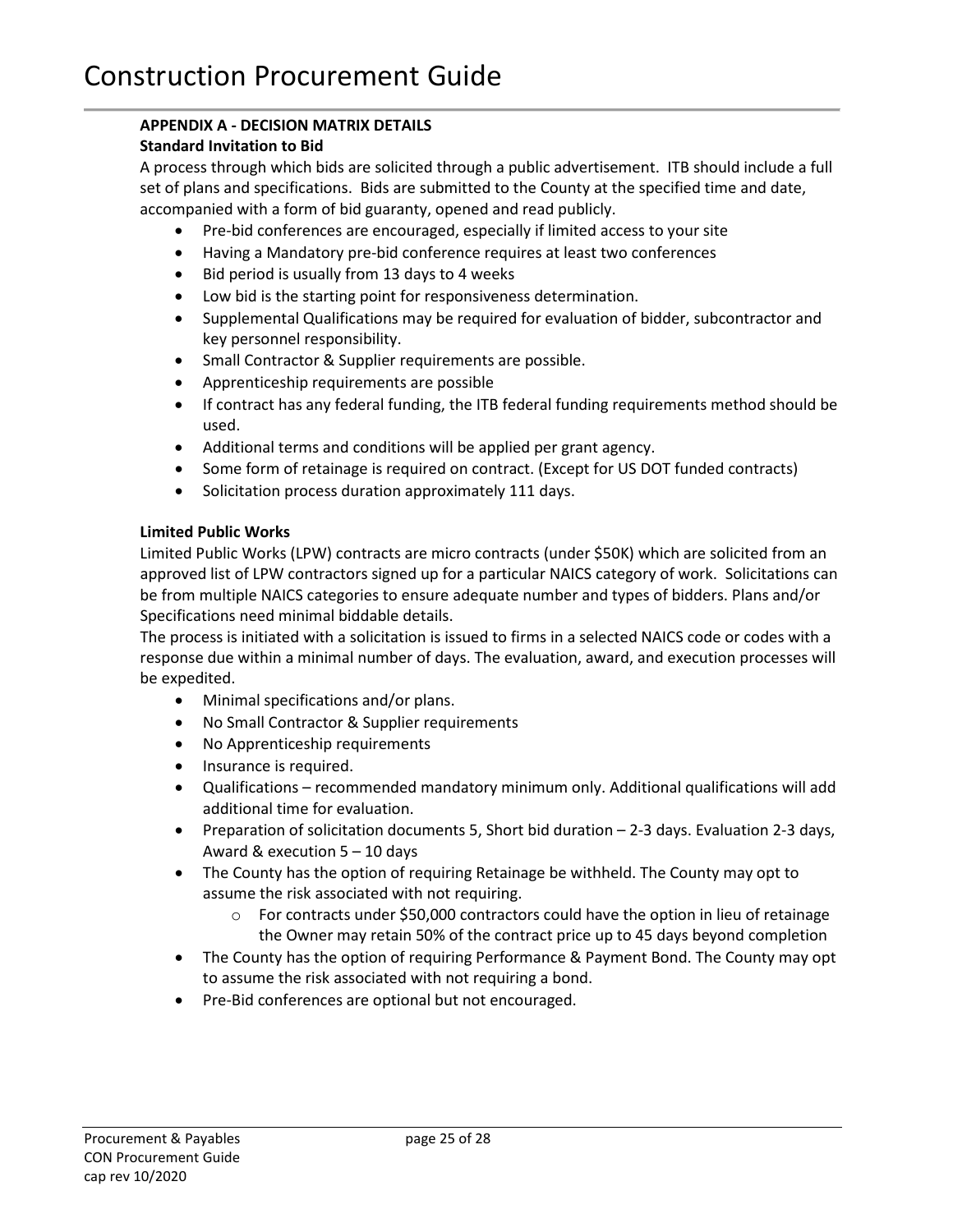### <span id="page-25-0"></span>**Small Works Roster**

Small Works Roster contracts are small contracts (under \$350K) which are solicited from an approved list of vendors from particular NAICS code(s). Solicitations can be from multiple NAICS codes to ensure adequate number and types of bidders. Typically all firms in a NAICS code are selected, if not then additional steps are taken to follow RCW and ensure SCS firms are included in each bidding pool. Plans and Specifications, including Division 1, need not be as detailed as for a standard advertised contract. The current process is the solicitation goes out to the interested firms electronically and they submit bids and then qualifications electronically.

Always good to review the Scope of Work and the category list of firms with a contract specialist to verify that there are an adequate number of qualified firms in the categories for your work. If there is not an adequate field of bidders, the solicitation may need to go out as an advertised contract process.

Note: Once a contractor in a small works roster category has been offered an opportunity to submit a bid, that contractor shall not be eligible for another opportunity to bid within that category until all other appropriate contractors on that category list have been offered an opportunity to submit a bid on a contract.

- Limited federally funded contracts can be done using this method.
- No Small Contractor & Supplier requirements.
- No Apprenticeship requirements.
- Pre-Bid conferences are optional but encouraged.
- Bid period is usually from 5 days up to two weeks.
- Low bid is the starting point for evaluation.
- For contracts under \$50,000 contractors could have the option in lieu of retainage the Owner may retain 50% of the contract price up to 45 days beyond completion.
- Solicitation process duration process designed to take 45 days but average approximately 90 days.

### <span id="page-25-1"></span>**Work Order (On-Call)**

Unit Price contracts (Work Orders) are normally for small non-routine maintenance or repairs to be performed. Once the contract is executed, departments can issue individual Work Orders for the performance of work during the period of the contract. Contract duration is for one year from contract execution or until money is exhausted. There is typically an option to extend for one additional year or until the money is exhausted. There are no monetary extensions to these contracts. There are no time extension to these contracts beyond the optional year as specified in the contract. The actual work is implemented with the execution of individual work order(s).

- Work Order Contracts typically range from not to exceed \$500K to \$1M (excluding tax).
- Work Order Form of Bid can be structured with fully burdened rates for units of work (i.e. square yard of paving) or labor rates along with markup percentages.
- Small Contractor & Supplier requirements are possible
- Apprenticeship requirements are possible
- Individual Work Orders are to be under \$300K. See Department's PM manual for Work Orders specifics and **Construction Policy CON 7-26** for limits over \$300K.
- Limited federally funded contracts can be done using this method.
- Retainage required on contract and based on work order payment(s) (a bond can be provided in lieu of retainage).
- Individual Work Order.
- Solicitation process duration approximately 95 days.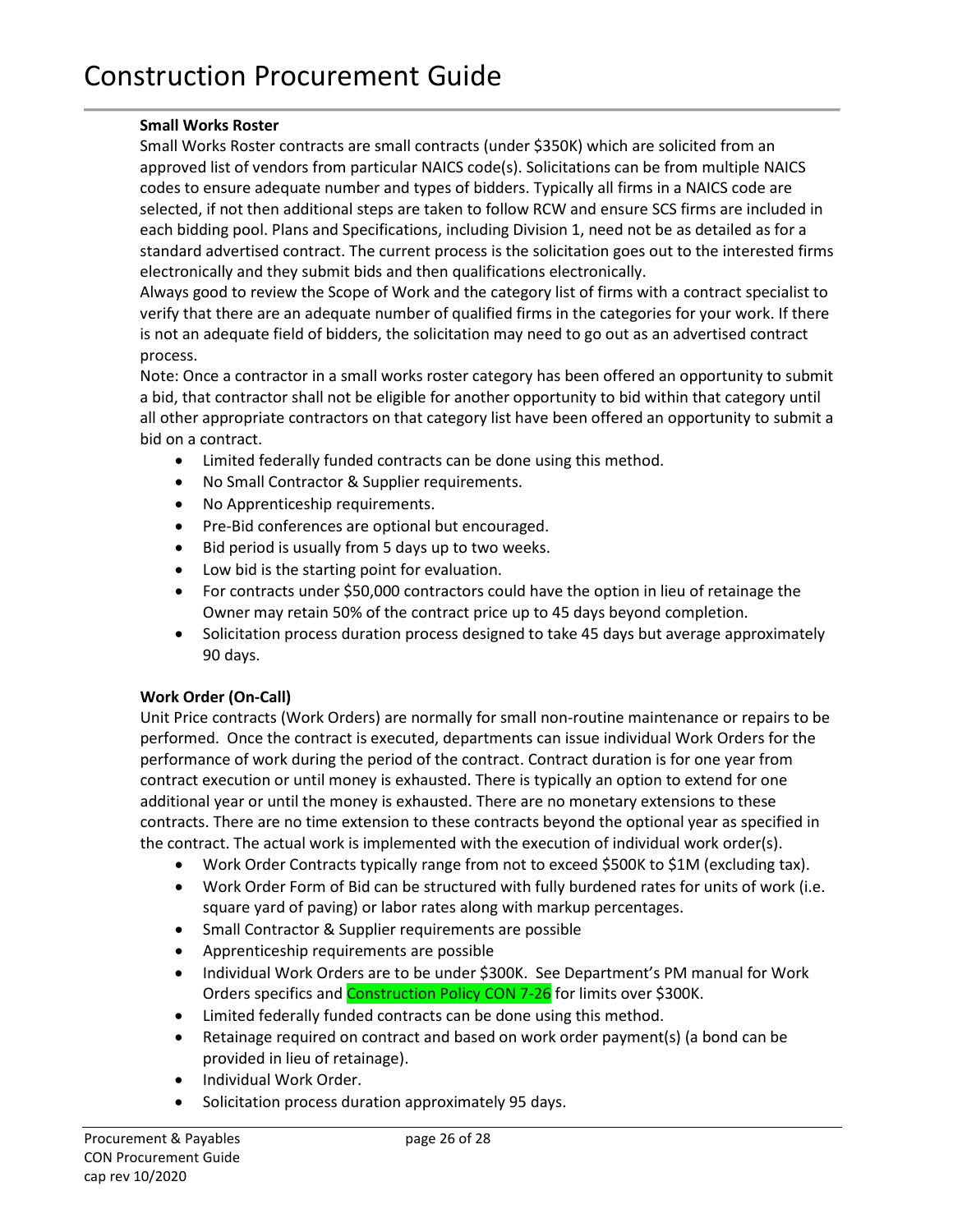- Process duration to negotiate and issues individual work order (2 to 14 days).
- Pre-Bid conferences are optional but encouraged.

#### <span id="page-26-0"></span>**Alternative Public Works**

#### *Job Order Contract (JOC)*

The County has two County wide Job Order Contracts (one vertical [building] construction and one horizontal [industrial/civil]); that are available to all departments for use. Either contract can be used for various types of work, issued as individual job order (similar to a Work Order but with larger thresholds. The two contracts are each Not-to-Exceed \$6 million for the first year and can be extended two additional years for a total Contract Time of 3 years and a Total Not To Exceed Price of \$18 million. JOC contracts are solicited at the department level with one agency taking the lead and responsible for managing. Job Orders are negotiated with the contractor and issued for the work.

- Job Order limit is \$500K (excluding tax).
- The JOC contractor is required to subcontract out 90% of the work.
- Process duration to negotiate and issue a job order 2 to 6 weeks.
- Small Contractor & Supplier requirement (30%).
- Solicitation process duration approximately 95 days.

### <span id="page-26-1"></span>*Design Build (DB)and General Contractor/ Construction Manager (GC/CM)*

The County is not a Capital Projects Advisory Review Board (CPARB) Project Review Committee (PRC) certified agency and therefore needs to hire a consultant to provide the team experience to assist us in developing the PRC application and then proposal documents.

#### **Design Build contract types**

The DB procedure is defined in [RCW 39.10.300.](https://apps.leg.wa.gov/rCW/default.aspx?cite=39.10.300) The types of DB contracts are further described on the CPARB website.

#### *Progressive*

Contract Scope & Cost - Established after the design-build team is selected. The term progressive derives from the fact that scope and cost are agreed upon through a series of steps taken jointly by the owner and the design-builder

Selection Criteria - The design-builder is selected based on qualifications and cost factors, prior to submittal of a final design and firm cost proposal. RFP requirements may include a management plan and/or an initial design concept. Qualifications typically play a larger role in team selection than other design-build types

#### *Traditional*

Contract Scope & Cost - Established at the time the design-build team is selected. Often referred to as a "design and price competition" or "competitive design-build" because teams selected to participate in the RFP phase of the selection process submit firm proposals for the design and price

Selection Criteria - The design-builder is selected based on qualifications, a design concept and a firm cost proposal. The quality of the design proposal is very important in some selections. Cost is more important in others